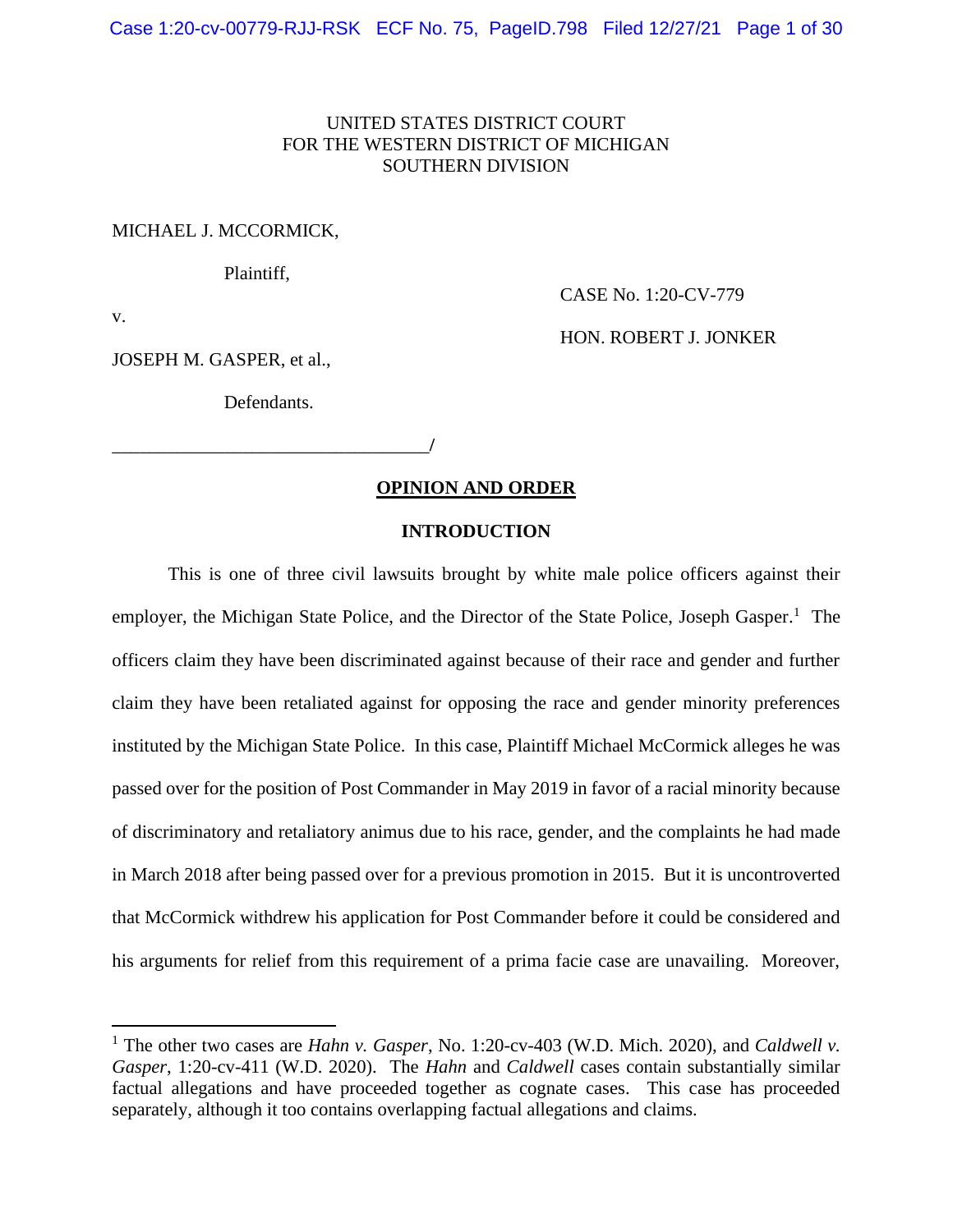is fatal to any claim of pretext. Accordingly, and for the reasons set out more fully below, the McCormick admits he had an angry attitude and that this attitude affected his professional relationships, which is exactly the reasons superiors gave for concern about promoting him. This Court grants the defense motion for summary judgment and dismisses this case.

# **BACKGROUND**

# **I. In 2015, McCormick is Passed Over for a Section Commander Position in Internal Affairs.**

#### *A. Twana Powell is Selected for the Section Commander Position over McCormick*

 Michael McCormick is a white male. He began his career with the Michigan State Police September 2015, approximately three and a half years before the promotion decision at issue in Commander position. Twana Powell, a racial and gender minority, was a fourth applicant. Ms. Powell held the title of detective sergeant, which was a junior position to the other applicants. in 1990 and was promoted up the ranks in the following years to the level of Lieutenant 14. In this case, he held the position of Acting Section Commander of Internal Affairs. McCormick, along with two other white males at the Lieutenant 14 level, applied for the permanent Section (Plaintiff Dep. 79, ECF No. 70-5, PageID.634).

 Director Stephanie Horton sat on the panel that interviewed the four applicants. They selected Captain Thomas Deasy, Major Greg Zarotney (both white males) and Human Resources Ms. Powell over the other three applicants.

# *B. The Promotion Decision Affects McCormick's Attitude at Work and Home*

 McCormick was "crushed" after he was told he was not selected to be Section Commander. He felt that the decision had been made based on race and gender considerations, and not on merit. But he did not file a complaint or take any formal action after being passed over. He continued to work in internal affairs and, he says, continued to perform at high levels based on objective criteria.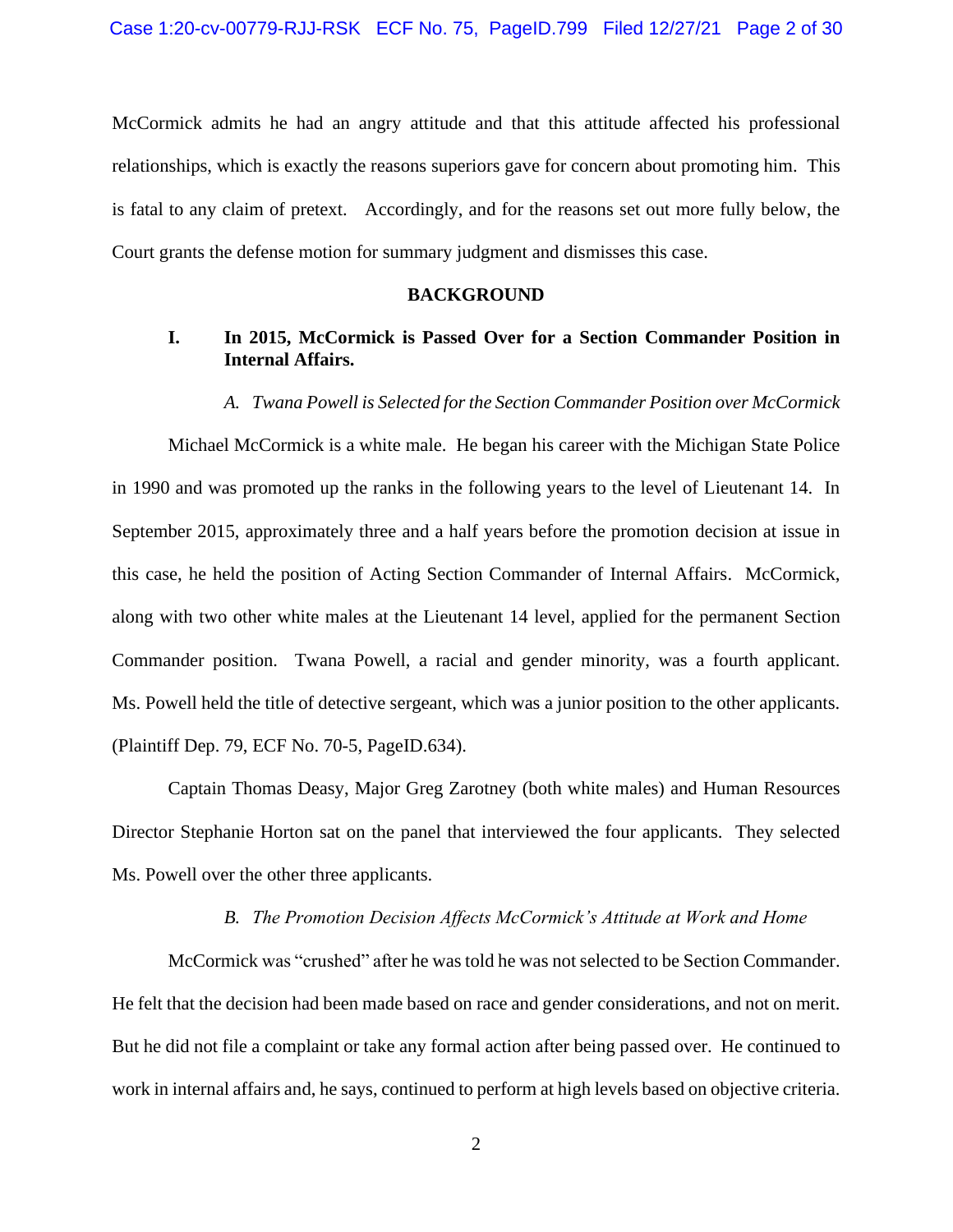And consistent with this assertion, performance evaluations by Twana Powell in 2016 and 2017 rated him "high performing." (ECF No. 70-3). Yet while he did his work, McCormick admitted to feeling angry, anxious, and depressed after Twana Powell was selected over him. These feelings manifested immediately after he did not get promoted. (Plaintiff Dep. 64, ECF No. 72-1, PageID.787). McCormick felt he had been discriminated against on account of race and gender, and he was angry about that. He admitted he was not "able to cope with it very well." (Plaintiff Dep. 71-72, ECF No. 72-1, PageID.788-789). Twana Powell observed as much in one area of her performance evaluations:

> In 2015 a change in command occurred within the section. Lt. McCormick was able to maintain and produce quality work during that time. He understood that changes occur and effectively  *Lt. McCormick's effectiveness could be improved by not dwelling on* incorporated the changes into his work routine. *However, promotions and or assignments not offered to him.*

(ECF No. 70-3, PageID.594) (emphasis added).

 with his family. In his deposition, McCormick stated he was "obsessing" about not being selected "and just being angry over it." McCormick testified his anger grew "to the point to where it was having a negative impact on relationships with people, especially my marriage." (Plaintiff Dep. ECF No. 72-1, PageID.787). He admitted to complaining, on a regular basis and to anyone who would listen, about how he had been passed over for promotion. (Plaintiff Dep. 76-77, ECF No. 72-1, PageID.791-792). Because of these issues, McCormick took a two-week leave of absence in February of 2017 and sought out the assistance of a therapist. He did not tell anyone the reason Indeed, there is no genuine issue of material fact but that McCormick was dwelling on the past, and that this affected his attitude towards his colleagues in the workplace and his relationship 71-72, ECF No. 72-1, PageID.789). His anger affected his professional life. (Plaintiff Dep. 64, for his leave. (Plaintiff Dep. 71, ECF No.72-1, PageID.788).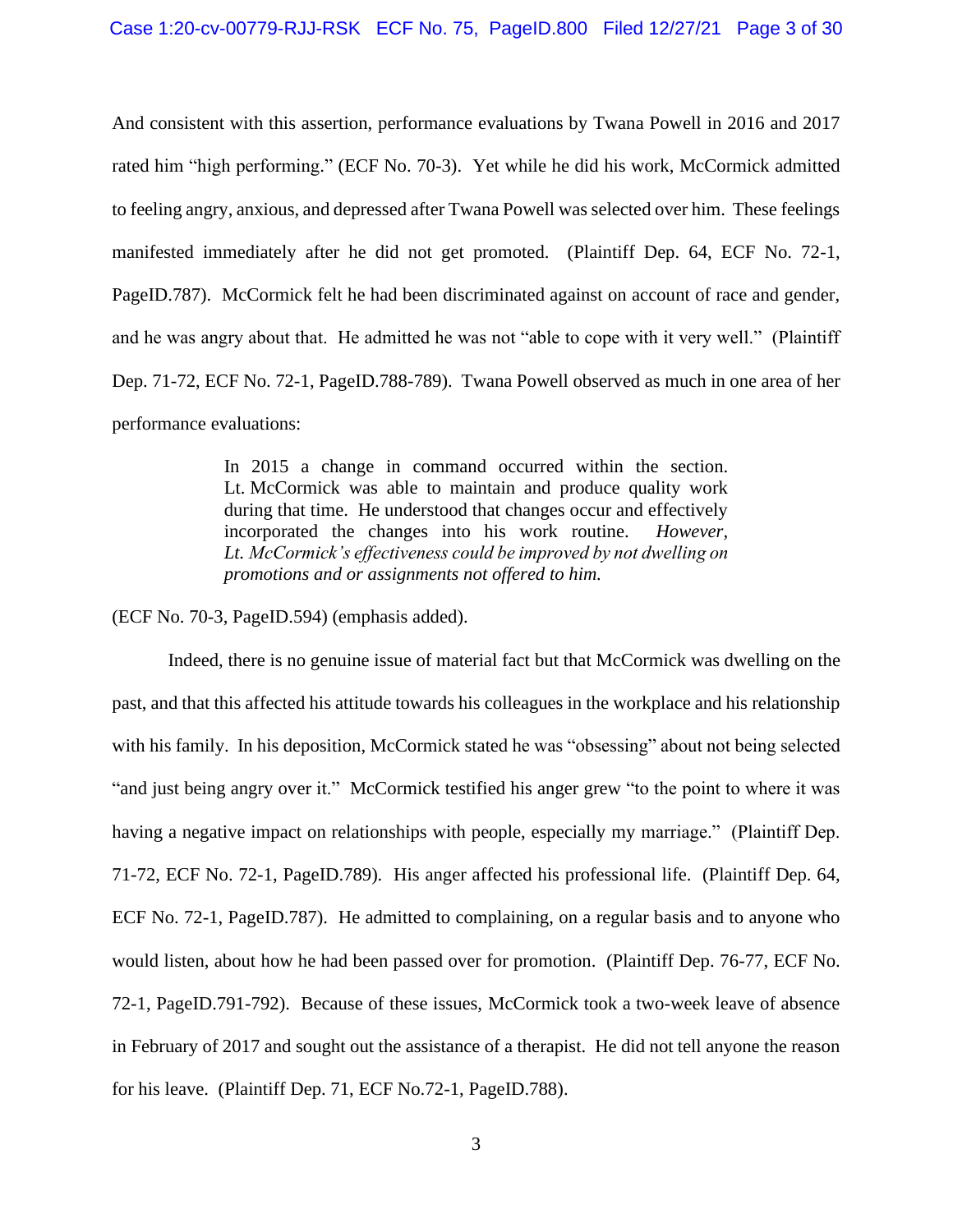# **II. McCormick's Attitude Fails to Improve after a Transfer to the Second District's Metro North Division in 2017.**

## *A. The Transfer*

 from internal affairs to the Metro North Division in the Michigan State Police's Second District. Major Zarotney testified he made the decision to transfer McCormick "for the good of the section." Zarotney explained that after McCormick had been denied a transfer, McCormick was "performing his functions adequately but he was bringing the section down with his attitude and demeanor." (Zarotney Dep. 21, ECF No. 63-6, PageID.526). Zarotney added that McCormick's colleagues When McCormick returned following his leave, he was transferred by Major Zarotney "did not look forward to interacting" with him. (Zarotney Dep. 35, ECF No. 63-6, PageID.527).

# *B. McCormick's Morale Fails to Improve After the Transfer*

 attitude did not. There is no dispute about this, although McCormick maintains his anger did not While McCormick's work environment may have changed following the transfer, his impact the quality and performance of his work.

 In the Second District, Plaintiff served as an Assistant Post Commander and reported to selected Powell over McCormick for the Internal Affairs Section Commander position in 2015. disengaged. During meetings, for example, there would be a roundtable opportunity for each attendee to provide input. McCormick would not contribute. He'd only look up, perhaps grunt, and sit with his arms folded. (Brodeur Dep. 42-43, ECF No. 63-1, PageID.482). McCormick agreed that he would not provide input during the meetings, although he states he was paying attention and there were times where other employees would also not contribute. (Plaintiff Dep. the Post Commander, First Lieutenant Joseph Brodeur—a white male. The captain of the Second District was Thomas Deasy, one of the individuals who had been on the committee that had Brodeur testified that during command meetings, briefings, and other events, McCormick acted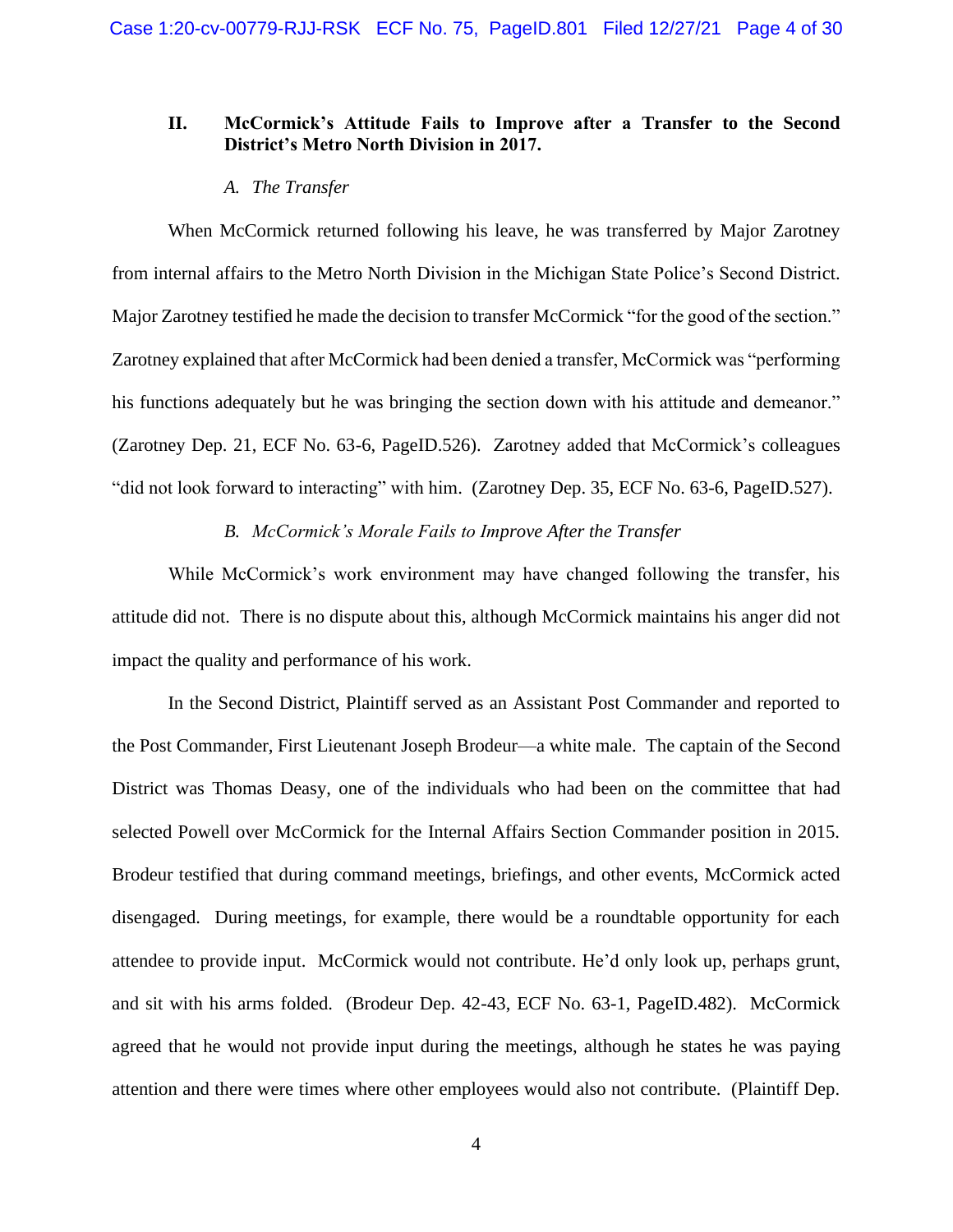195, ECF No. 70-5, PageID.644). Brodeur testified that the entire time he was a Post Commander, McCormick acted "exceptionally upset." (Brodeur Dep. 44, ECF No. 63-1, PageID.483). McCormick's "rage" and "distrust" was all consuming, and the attitude affected Brodeur's McCormick's "rage" and "distrust" was all consuming, and the attitude affected Brodeur's working relationship with McCormick. (Brodeur Dep. 71, ECF No. 63-1, PageID.489).

 that McCormick did not participate during command meetings. (Deasy Dep. 37, ECF No. 63-3, PageID.499). Deasy was concerned about McCormick's "temper and his constant oversharing with his troopers and his seeming . . . unfounded anger especially at us. I had hardly even worked with [McCormick] but, yet, he was very open with his hatred for the district command at the time." they'd respond that McCormick did not want to be there, and that he hated the Second District. (*Id.*). Deasy received an anonymous comment that stated the district should "[f]ire Lieutenant McCormick now, he's a leech on morale." (Deasy Dep. 27, ECF No. 63-3, PageID.497). McCormick did not disagree that he did not want to be in the Second District, and said as much to Captain Deasy echoed much of Broedeur's testimony in his own deposition. He observed (Deasy Dep. 36, ECF No. 63-3, PageID.498). Deasy would ask others about McCormick, and some of his colleagues. (Plaintiff Dep. 194, ECF No. 70-5, PageID.643).

 that he felt after Powell was promoted over him continued after he was transferred to the Second job at the Michigan State Police either toward the people he supervised, or that supervised him, 2015 to the present to one degree or another to one person or another there has probably been an In fact, McCormick does not disagree that the feelings of anger, anxiety, and depression District. Indeed, when asked during his deposition when he had demonstrated anger while on the McCormick responded succinctly: "I would say probably on almost a daily basis from September example of that." (Plaintiff Dep. 84, ECF No. 72-1, PageID.794).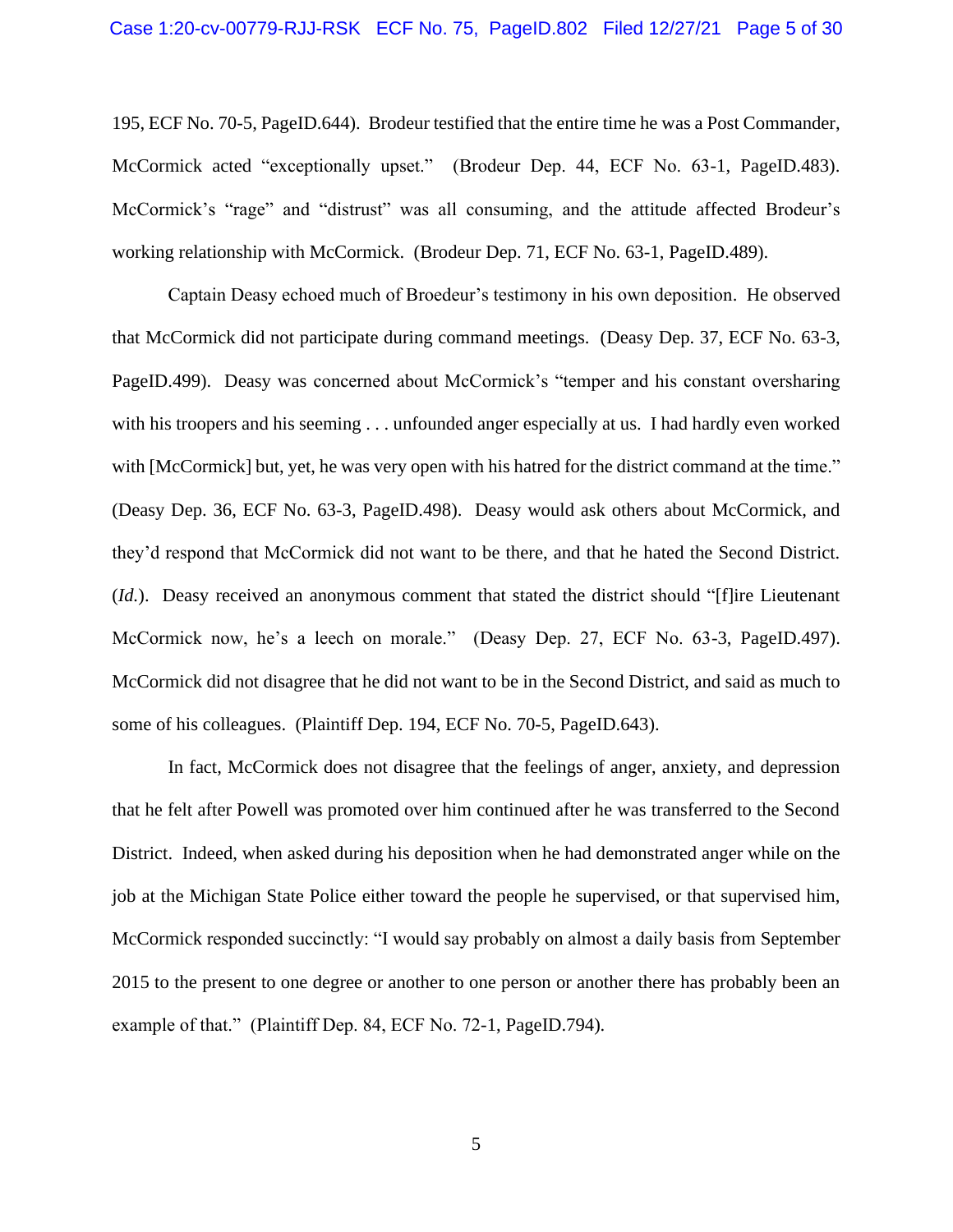## **III. Alleged Protected Conduct -- March 2018 Worksite Survey Response**

 In March 2018 McCormick was asked to fill out a worksite survey. (ECF No. 10-2). Surveys are a part of the state police's yearly inspection process of a post or worksite. The surveys are completed by the area employees and can either be submitted signed or anonymously. (Brodeur Dep. 19, ECF No. 63-1, PageID.479). They are reviewed by commanders at the post and district level, as well as by Lansing command. (*Id.* at 19-20). and district level, as well as by Lansing command. (*Id.* at 19-20).<br>McCormick completed the survey and in response to one of the questions, McCormick

 remarked about a "dark underside of the progress and growth of the agency[.]" (ECF No. 10-2, PageID.113). This underside, he explained, was the Michigan State Police's preferences for racial and gender minorities in command positions, a preference that he personally experienced when he was passed over for the promotion in 2015. McCormick wrote, in part:

> department. Because some of these advancements came about at the expense of the careers of other more qualified and experienced were undeservedly passed over for the promotion instead. An example of this was my own experience when I was passed over for far less experience and fewer credentials than me for the position. In fact, this person was double-promoted from a detective sergeant position over me—a long-serving (almost 10 years' experience at the time) command officer with nothing but successful and most diversified command officer experience possible—and other lieutenant 14s in what was clearly a blatant example of reverse The leadership in its efforts to promote "diversity," particularly with respect to promotions involving command officers, has advanced the careers of several members who are either minorities or women. This, too, has created consequences and casualties within the department members who were not of this desired demographic who a section commander position by an African-American female with discrimination and nepotism.

(ECF No. 10-2, PageID.113).

speaking to him about the survey response. (Am. Compl. ¶ 34, ECF No. 10, PageID.101). That Four months later, in July 2018, Brodeur told McCormick that Captain Deasy would be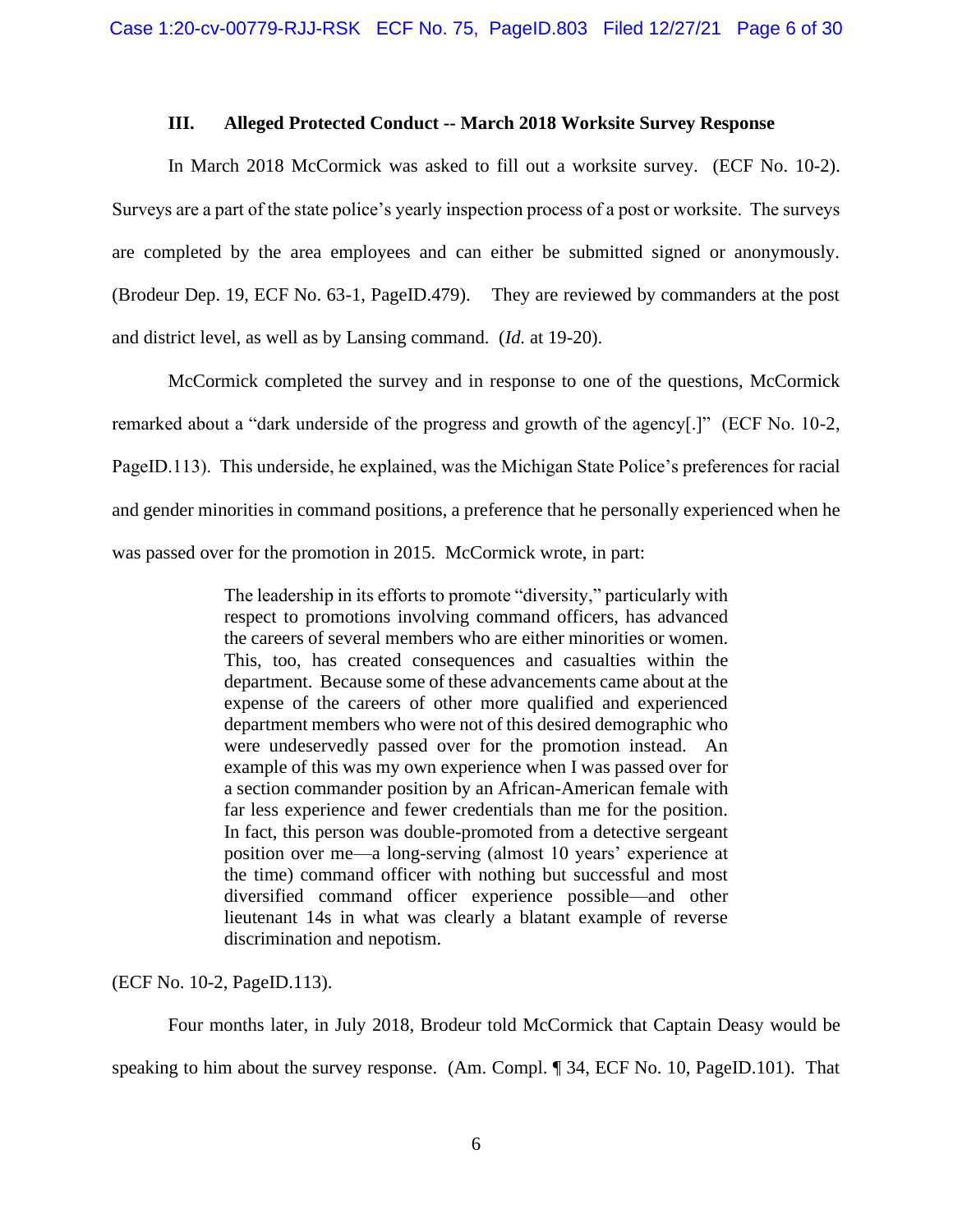conversation did not take place, however, and McCormick felt that his survey comments were a "dead issue." (ECF No. 70, PageID.555).

#### **IV. A New Administration's Diversity Initiatives**

 In January 2019, Gretchen Whitmer took office as Governor of the State of Michigan. Her new administration included Defendant Joseph Gasper, who became the Director of the Michigan State Police. In his Complaint, McCormick alleges that the new administration doubled down on the Michigan State Police's history of diversity initiatives that McCormick complained about in his worksite survey.

number one priority of the agency was "diversity." (Am. Compl. ¶ 37, ECF No. 10, PageID.101). Gasper stated that "diversity" was to be achieved at all levels of the Michigan State Police through the recruiting and promotional processes. (*Id.* at ¶ 39). Gasper reiterated the point at a Spring Director's meeting. (*Id.* at ¶ 41). All this, McCormick contends, was code-speak for the same affirmative action policies that the Michigan State Police had operated under for decades. These polices, he alleges, have just been driven underground by an amendment to the Michigan asserts, at an October 8, 2019, fall forum. There Director Gasper commented that the Michigan For example, McCormick contends that on February 6, 2019, Gasper announced that the Constitution and various court rulings. Defendants' policies reached their zenith, McCormick State Police was "way too white, and way too male" and he released a "Diversity ONE" initiative that would diversify all ranks of the Michigan State Police. (ECF No. 70, PageID.552).

### **V. McCormick Applies for the Post Commander Position in the Second District**

## *A. The Vacancy*

 Commander position to that of Inspector. Brodeur appointed a black male, Keyonn Whitfield, to Meanwhile, in May of 2019, Joseph Brodeur was promoted from his Metro North Post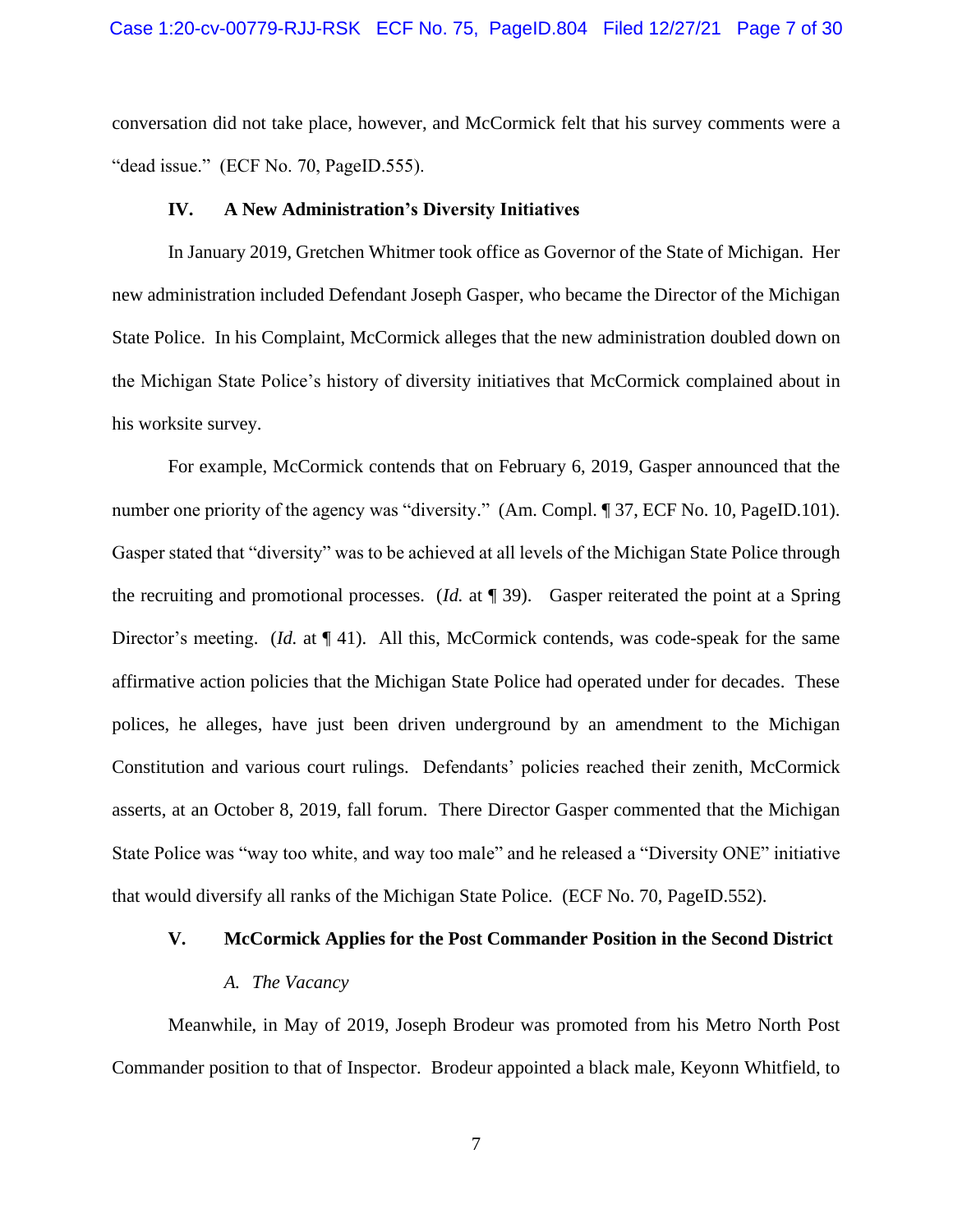be his acting replacement. (ECF No. 70, PageID.556). Whitfield apparently held the same rank claims, that the acting command position should have gone to someone with more experience, such as himself, but Whitfield was selected because he was a racial minority. While he decided to apply for the permanent position, McCormick alleges a series of events made it clear to him, that his application would be futile and he would be passed over for the Post Commander position by as McCormick—Lieutenant 14—but he had much less experience. Policy dictated, McCormick a minority, as he had four years earlier in Internal Affairs.

## *B. McCormick Requests Brodeur and Deasy Complete a Recommendation.*

 "heir apparent" but that Whitfield was not qualified for the post. After hearing about McCormick's decision, Brodeur called McCormick to ask why he had applied for the position. McCormick told the post. . . . I did not want to see the heir apparent, which was Lieutenant Whitfield, get the job. After Whitfield's appointment, an opening was posted for the permanent Post Commander position and McCormick decided to apply. McCormick applied because he felt Whitfield was the Brodeur that he was applying "for the benefit and the welfare of the troopers and the sergeants at I didn't feel he was ready for the position." (Plaintiff Dep. 170, ECF No. 70-5, PageID.639).

 Under Michigan State Police policy, McCormick had to include a PD-035 recommendation form completed by his supervisor in his application. The form contained blanks for the supervisor to answer seven questions. On May 8, 2019, both Brodeur and Deasy completed the form. Both completed answers reflect positive assessments on McCormick's abilities. For example, when asked whether McCormick would be able to perform successfully in the position, Brodeur<sup>2</sup> wrote: Brodeur and Deasy recommended McCormick for the Post Commander position and the

<sup>&</sup>lt;sup>2</sup> Brodeur testified that McCormick filled in the first six, and perhaps the seventh blank as well. (Brodeur Dep. 66, ECF No. 63-1, PageID.486). Still, Brodeur signed his name at the end, (Brodeur Dep. 66, ECF No. 63-1, PageID.486). Still, Brodeur signed his name at the end, indicating he agreed with the answers McCormick provided.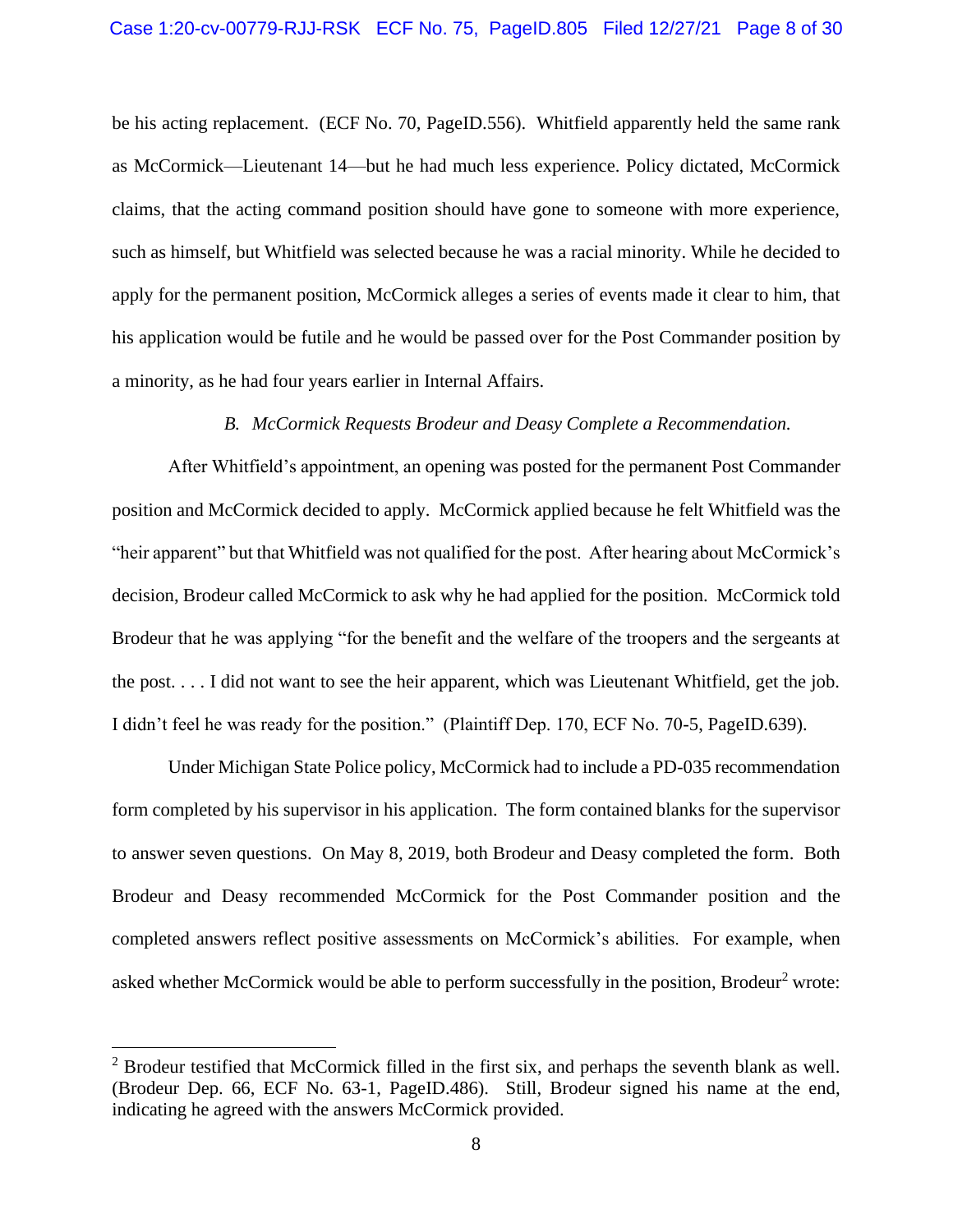Yes. Lt. McCormick has a solid foundation in the area of Post Operations. His seven years' experience as an Assistant Post throughout his career. He has demonstrated his ability to run a post. Commander at the Metro North, Brighton, Flint and Detroit posts has solidified the knowledge and experiences he has gained

(ECF No. 10-3, PageID.114).

At the end of the form, Brodeur checked a box indicating that he recommended McCormick

for the position. (ECF No. 10-3, PageID.115).<sup>3</sup> Captain Deasy also checked a box indicating that

he recommended McCormick for the position. However, in a space provided to explain his

recommendation, Deasy stated that his recommendation was not unqualified:

 Lt. McCormick's experience and training qualify him for the recent supervisor. However, my recommendation is not without reservation. He has been disengaged, if not openly disgruntled at unsupported allegations of impropriety and bias rather [than] position and he is recommended based on the comments by his most times, and appears largely disinterested in being part of the district command team. Further, when not selected in the past he has made owning his own failures.

(ECF No. 10-3, PageID.115).

 not accurate. He testified that he should have indicated McCormick would not be a successful Post Commander based on McCormick's negative attitude. (Brodeur Dep. 66-67, ECF No. 63-1, that reflect that even before completing the PD-035, Brodeur and Deasy were debating how to complete the form. In the text string, the two agree that they are having a hard time recommending McCormick for promotion. They note that one option would be to recommend McCormick for advancement to prevent McCormick "from going completely off the rails." (ECF No. 70-23, <sup>3</sup> During his deposition, Brodeur testified that, in retrospect, the answers on the PD-035 form are PageID.486-487). Indeed, McCormick attaches some text messages between Brodeur and Deasy PageID.750).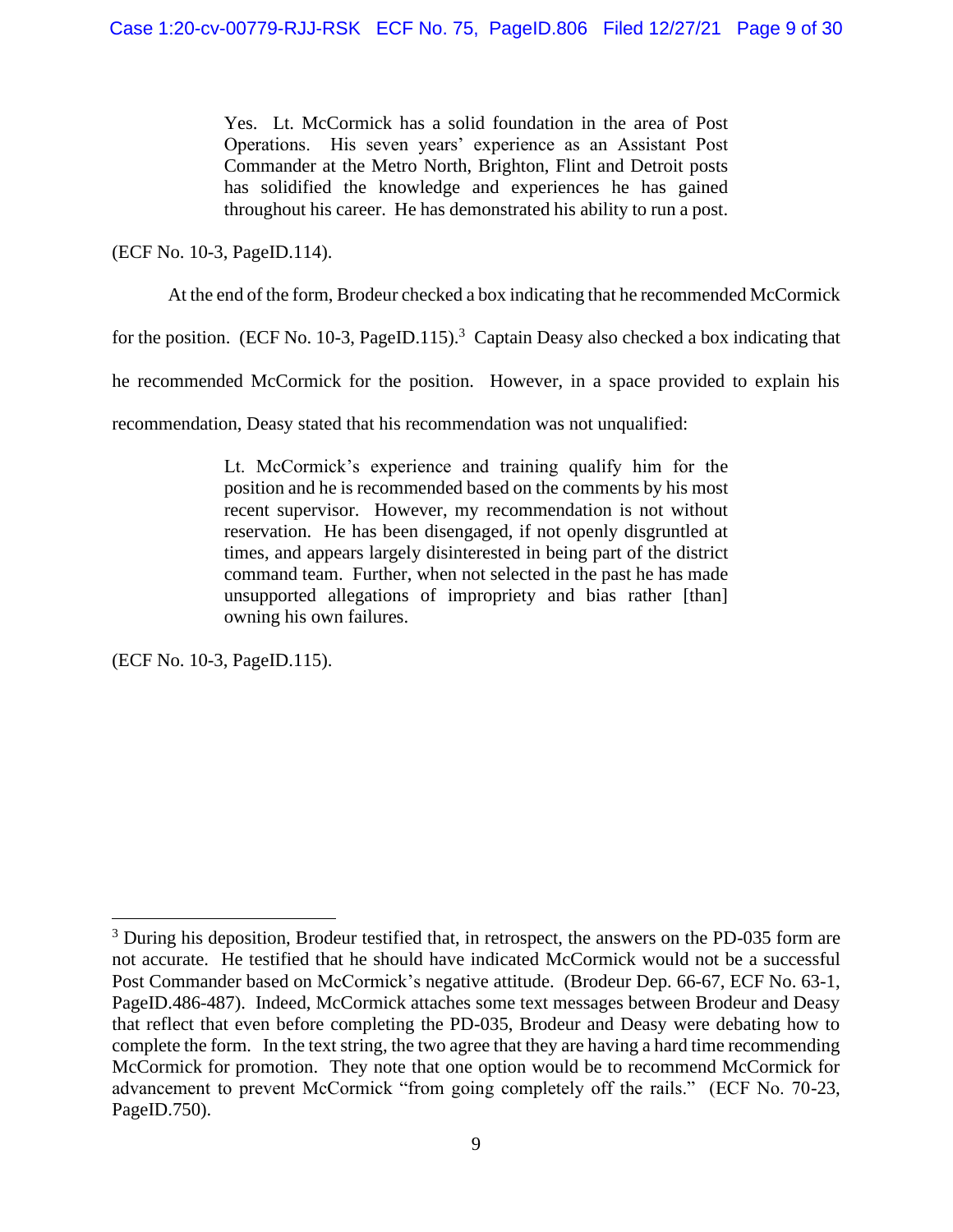# **VI. McCormick Withdraws his Application**

## *A. The Alleged Quid Pro Quo*

 McCormick alleges that at some point during the application process he become aware of a deal orchestrated by Director Gasper to install a racial minority in the Second District command. He was told about this deal from one of his subordinates, Sergeant Weinrick.

 District opened up (the position that Brodeur ultimately filled). After learning of the vacancy James Grady (a black male) into the Second District's inspector position. (Zarotney Dep. 5, ECF No. 70-21, PageID.742). Gasper told Zarotney it would be a good idea to improve the diversity Deasy responded that he liked Grady, but he did not think Grady would be a good fit at that point because of some of the undescribed things Grady had done when he was the post commander in some concerns, but Director Gasper stated that "If James [Grady] wants to go, he's still gonna go." It is no secret, McCormick says, that Director Gasper and other command members wanted to increase diversity in the Second District. In May 2019, the inspector position in the Second Director Gasper had Major Zarotney call Captain Deasy and discuss a lateral transfer of Inspector of the command in the Second District. (*Id.* at 6). After Zarotney relayed these remarks to Deasy, Metro South. (*Id.* at 9, PageID.744). Zarotney reported back to Gasper that Deasy had expressed (*Id.* at 11, PageID.745).

 But Grady did not go. Zarotney testified that this was because he offered the transfer to Grady and Grady declined because he was not interested. (*Id.*). But McCormick disagrees. He alleges that according to the information he learned from Weinrick, Deasy and Lansing Command Deasy would be permitted to promote Brodeur to Inspector provided that Deasy hire a racial minority to fill Brodeur's vacant Post Commander spot. And according to McCormick the deal reached a quid pro quo deal wherein Lansing would not make Deasy accept Grady and instead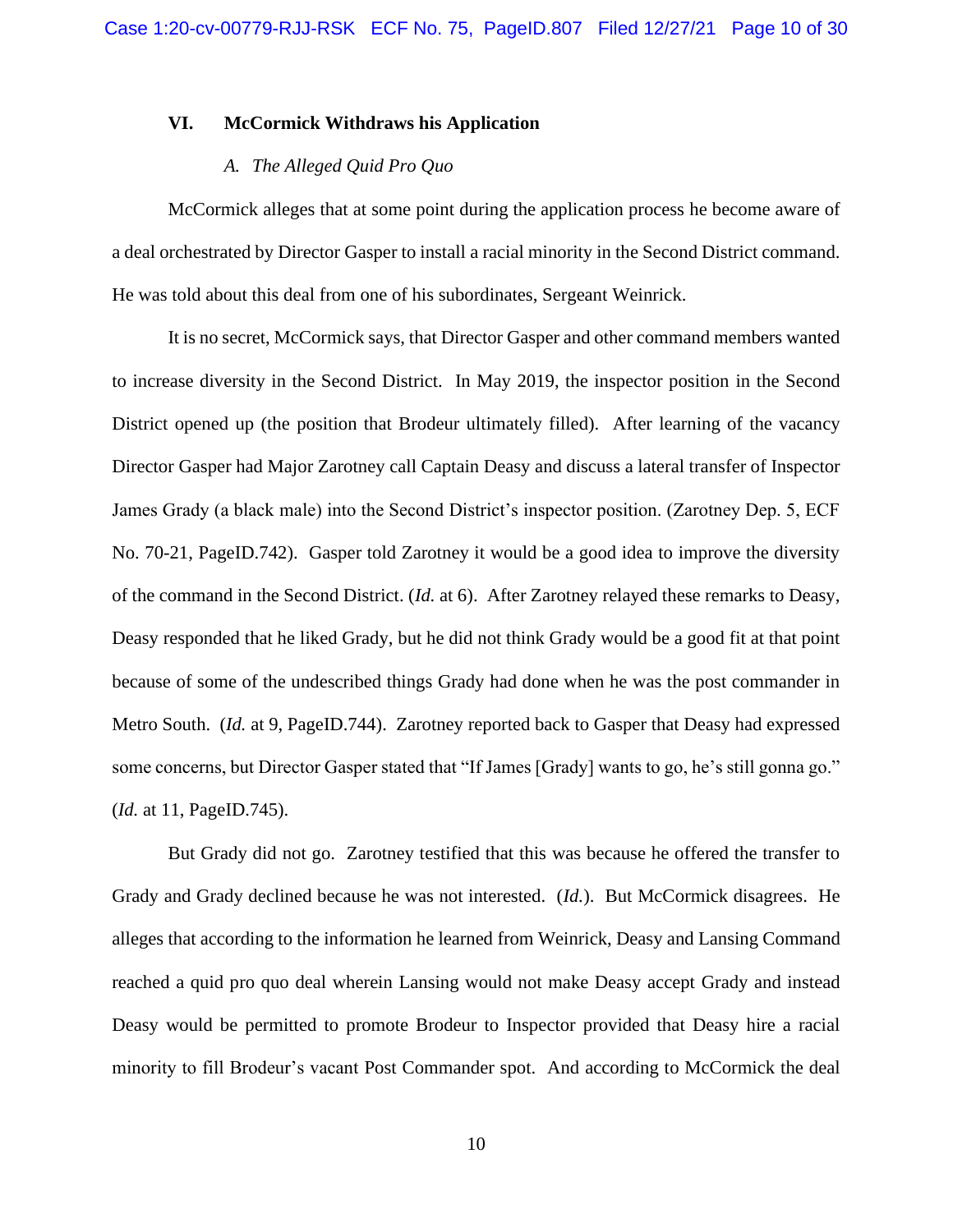went through, and Lansing Command tipped its hand: Grady did not move; Brodeur was promoted to inspector; and Brodeur appointed Keyonn Whitfield to be the acting Post Commander and the "heir apparent" for the permanent position.

# *B. McCormick Withdraws His Application*

 the application process was rigged to install a racial minority applicant in the position. And he also knew that Captain Deasy would be on the interview panel. The reservations expressed in Deasy's PD-035 form, McCormick believed, were untrue and retaliatory for the comments Having heard of the deal, after reviewing the PD-035 form with Deasy's reservations, McCormick withdrew his application. (ECF No. 70-22). He knew, from Sergeant Weinrick, that McCormick had made about the Michigan State Police's diversity initiatives in the March 2018 worksite survey, something that he had previously believed to be a "dead issue."

 After McCormick withdrew, Deasy and Brodeur had a text conversation about Deasy's comments in the PD-035 form. Deasy asked Brodeur if he wanted to discuss the situation any further. Broedeur responded that Deasy's comments "were fair and accurate and I am 100% good with it. He earned those comments, he should realize that." (ECF No. 63-2).

 Whitfield was hired over another, white male, applicant. Whitfield's vacant Lieutenant 14 level Eventually Whitfield's acting Post Commander position became permanent when position was also filed with a racial minority.

## **VII. McCormick Transfers Out of the Second District**

 Whitfield. But in December of 2019, McCormick asked for and received a lateral transfer from the Metro North post to the unit commander position at the Resource Management Unit in Lansing. There he worked in the distribution of uniforms and equipment to department members in the field. Initially, McCormick stayed in his Assistant Post Commander position reporting to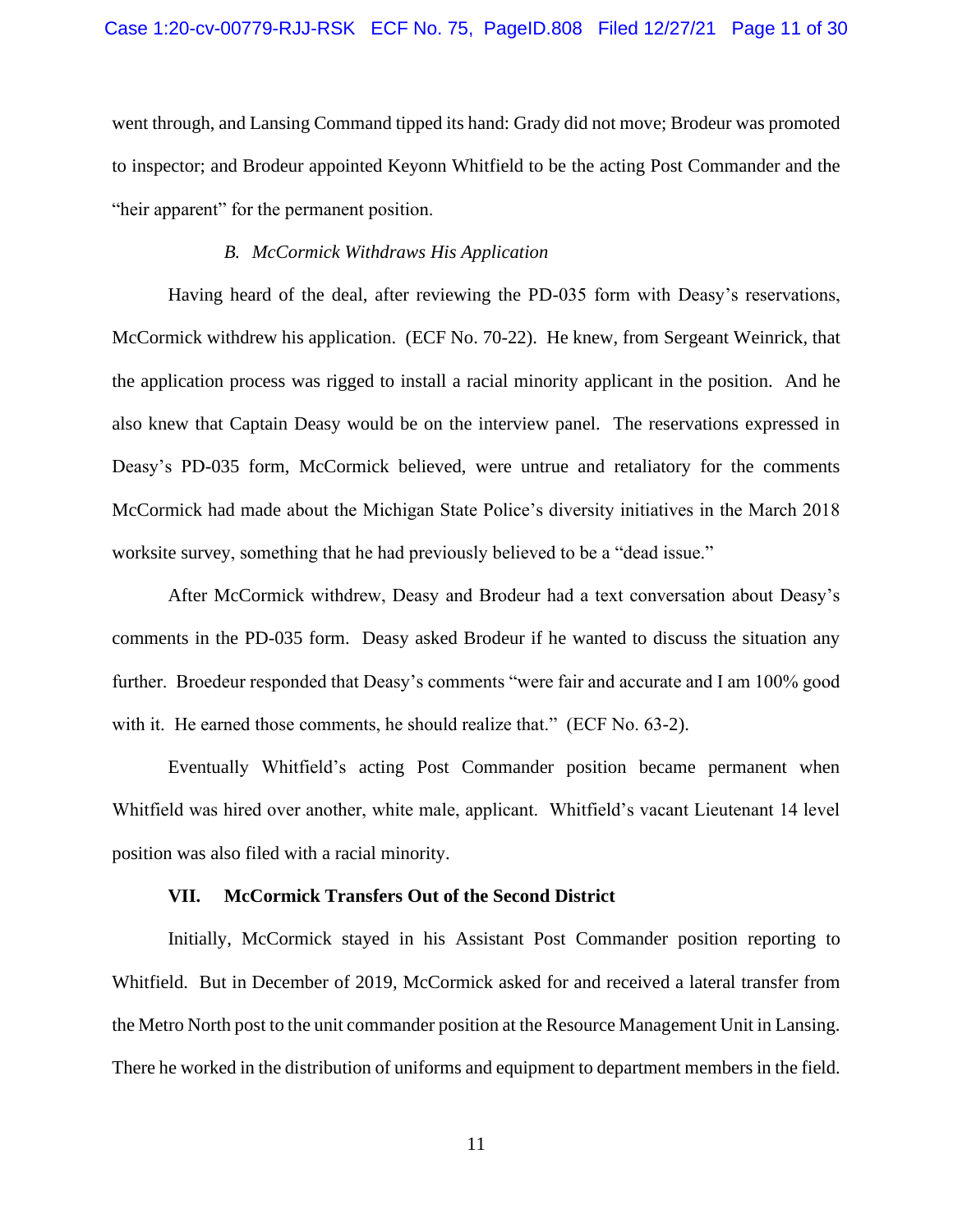He recently underwent another lateral transfer position to the operations section in Lansing. (Plaintiff Dep. 10, ECF No. 70-5, PageID.631).

### **PROCEDURAL HISTORY**

 raised four counts of discrimination and retaliation against the Michigan State Police and Director Gasper. Counts I and II are raised against Defendant Gasper under 42 U.S.C. § 1983 for reverse race and gender discrimination (Count I) and retaliation (Count II). Counts III and IV are raised against the Michigan State Police under Title VII for reverse race and gender discrimination McCormick filed this action on August 18, 2020. In an Amended Complaint, McCormick (Count III) and retaliation (Count IV).

 On September 30, 2021, the defense filed a motion for summary judgment in its favor on all four counts. A corrected motion was filed on October 1, 2021. (ECF No. 62). Then, on claim against Defendant Gasper. The Court granted the stipulation and dismissed Count II on October 27, 2021. (ECF No. 69). Accordingly, Counts I, III, and IV remain in the case. replied on November 12, 2021. (ECF No. 72). The Court heard argument on the motion on October 13, 2021, the parties filed a stipulation to dismiss McCormick's Section 1983 retaliation McCormick responded to the defense motion on October 27, 2021 (ECF No. 70) and the defense December 3, 2021, and thereafter took the motion under advisement.

#### **LEGAL STANDARDS**

 Summary judgment is appropriate if there is no genuine issue as to any material fact and the moving party is entitled to judgment as a matter of law. FED. R. CIV. P. 56(a). Material facts are facts which are defined by substantive law and are necessary to apply the law. *Anderson v. Liberty Lobby, Inc.*, 477 U.S. 242, 248 (1986). "The mere existence of a scintilla of evidence in support of the plaintiff's position will be insufficient; there must be evidence on which the jury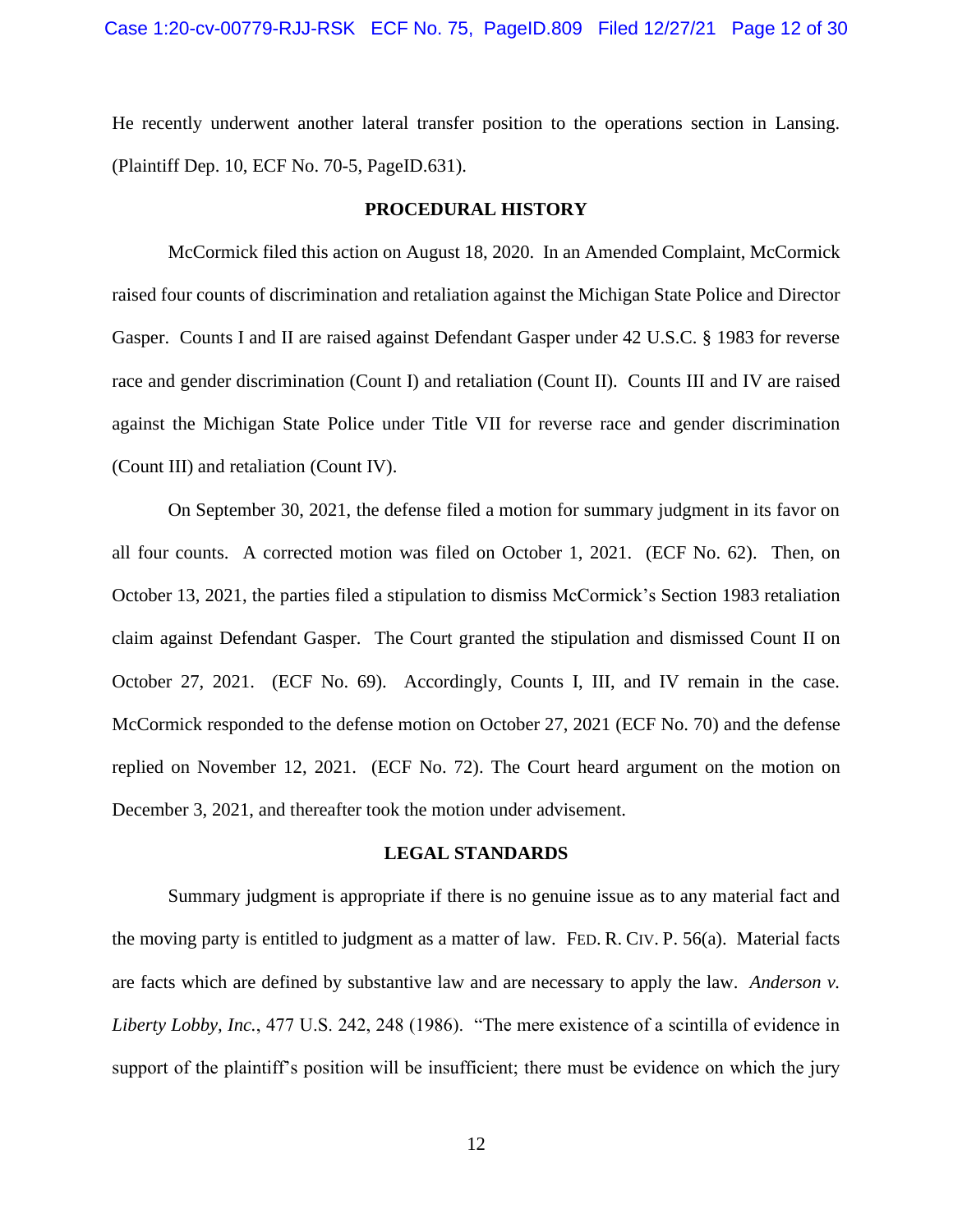could reasonably find for the plaintiff." *Id.* at 252. In deciding a motion for summary judgment, the court must draw all inferences in a light most favorable to the non-moving party, but may grant summary judgment when "'the record taken as a whole could not lead a rational trier of fact to find for the non-moving party.'" *Agristor Fin. Corp. v. Van Sickle*, 967 F.2d 233, 236 (6th Cir. 1992) (quoting *Matsushita Elec. Indus. Co., Ltd. v. Zenith Radio Corp.*, 475 U.S. 574, 587 (1986)).

## **DISCUSSION**

# **I. Defendants are Entitled to Summary Judgment on McCormick's Reverse Race and Gender Discrimination Claims (Counts I and III)**

 McCormick first alleges that Director Gasper and the Michigan State Police unlawfully discriminated against him because he was white, and because he was male. His claim against Defendant Gasper is brought under 42 U.S.C. § 1983. The claim against the Michigan State Police is brought under Title VII. The same framework applies to both discrimination claims. *See*  applicability of the Title VII framework to Section 1983 cases). A plaintiff has two alternative ways to establish a reverse discrimination claim: through direct evidence or through circumstantial  evidence under the *McDonnell Douglas* burden shifting approach. *Brewer v. New Era, Inc.*, 564 F. App'x 834, 841 (6th Cir. 2014). McCormick contends his discrimination claims survive summary judgment under both approaches. $4$  For the reasons set out below, however, the Court *Sutherland v. Michigan Dep't of Treasury*, 344 F.3d 603, 614 (6th Cir. 2003) (recognizing the

<sup>&</sup>lt;sup>4</sup> In his Amended Complaint, McCormick argued this case should be analyzed under a mixed- motive framework. (Am. Comp. ¶ 75, ECF No. 10, PageID.108). "A plaintiff can characterize a racial discrimination claim as single-motive (i.e., that race was the sole motivating factor) or mixed-motive (i.e., that race was a motivating factor among other, legitimate factors). In addition, that: (1) the defendant took an adverse employment action against the plaintiff; and (2) 'race, color, a discrimination claim can be supported with direct or indirect evidence of discrimination." *Smith v. City of Toledo*, 13 F.4th 508, 514 (6th Cir. 2021) (internal citation omitted). "[A] Title VII plaintiff asserting a mixed-motive claim need only produce evidence sufficient to convince a jury religion, sex, or national origin was *a* motivating factor' for the defendant's adverse employment action." *White v. Baxter Healthcare Corp.*, 533 F.3d 381, 400 (6th Cir. 2008); *see also Ondricko*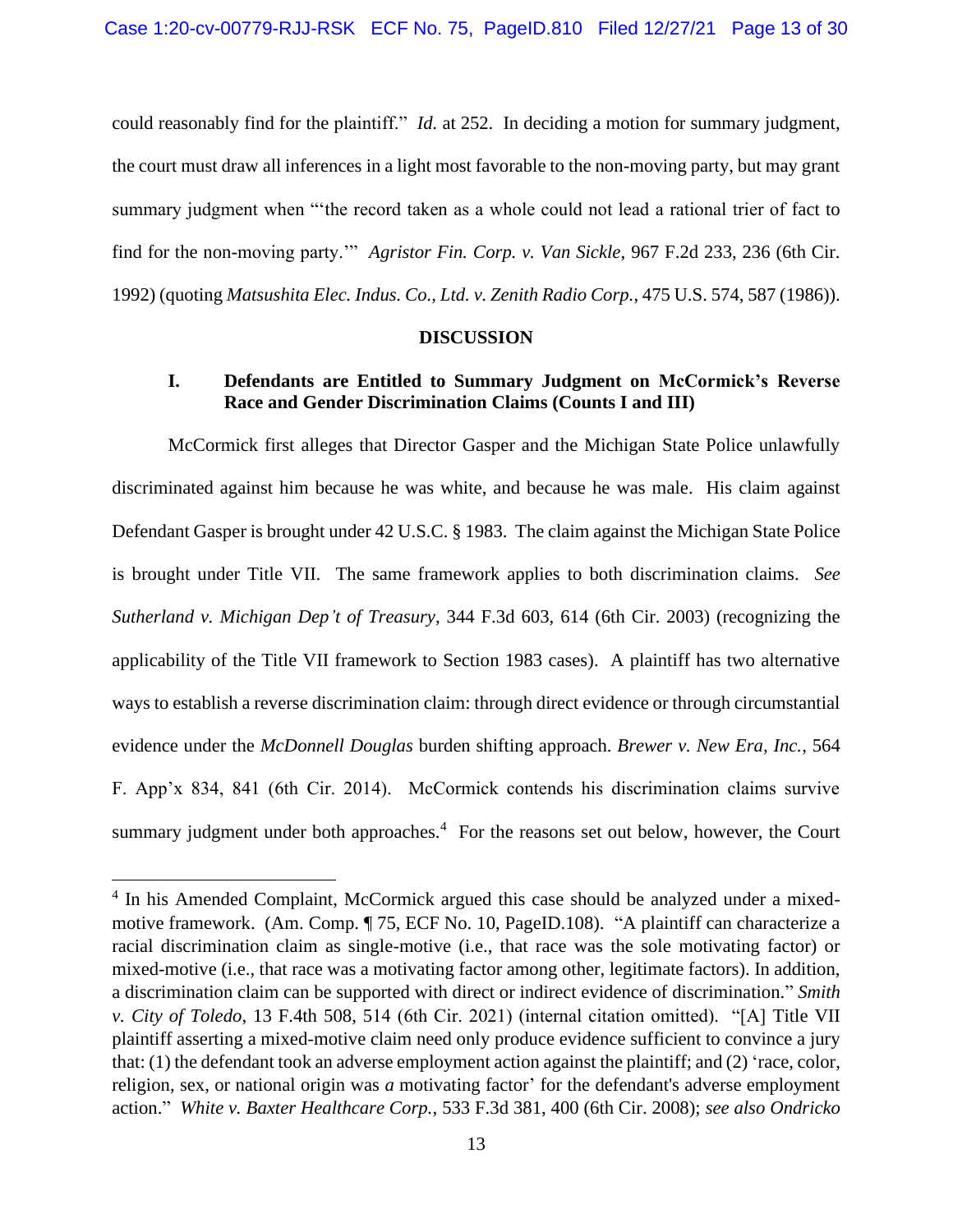finds that Defendants are entitled to Summary Judgment in their favor on both of the discrimination counts.

# *A. McCormick Does Not Have Direct Evidence of Race or Gender Discrimination*

 McCormick alleges that Gasper's comment that the Michigan State Police was "way too white and way too male" at the October 8, 2019, fall forum and his statements that the priority of the Michigan State Police was to diversify all ranks is direct evidence of discrimination. (ECF No. 70, PageID.561-563). The Court disagrees.

 "Direct evidence is evidence that, if believed, 'requires the conclusion that unlawful discrimination was at least a motivating factor in the employer's actions.'" *Thompson v. City of*  577 n.7 (6th Cir. 2000) (finding direct evidence of discrimination where a university president allegedly said, "[w]e already have two black vice presidents. I can't bring in a black provost"). Direct evidence must prove not only discriminatory animus, but also that the employer actually *Lansing*, 410 F. App'x 922, 929 (6th Cir. 2011) (quoting *Wexler v. White's Fine Furniture, Inc.*, 317 F.3d 564, 570 (6th Cir. 2003)); *see, e.g.*, *Johnson v. University of Cincinnati*, 215 F.3d 561, acted on that animus. *Amini v. Oberlin Coll.*, 440 F.3d 350, 359 (6th Cir. 2006).

 McCormick's race and gender was the reason for denying his promotion. Indeed, there would Even accepting Director Gasper's comments at face value, they do not directly prove that

 *v. MGM Grand Detroit, LLC*, 689 F.3d 642, 649-52 (6th Cir. 2012) (discussing whether the plaintiff's race and gender discrimination claims should be analyzed under a mixed-motive or though it also addresses a mixed motive theory. McCormick's response brief, however, does not address the mixed-motive framework, and so the Court proceeds under the framework for direct is the same: the evidence fails to create a triable issue of fact on McCormick's claims of single-motive analysis). The defense motion primarily is tailored to a single-motive analyses, and circumstantial evidence set out above. But regardless of the theory and analysis, the outcome discrimination and retaliation.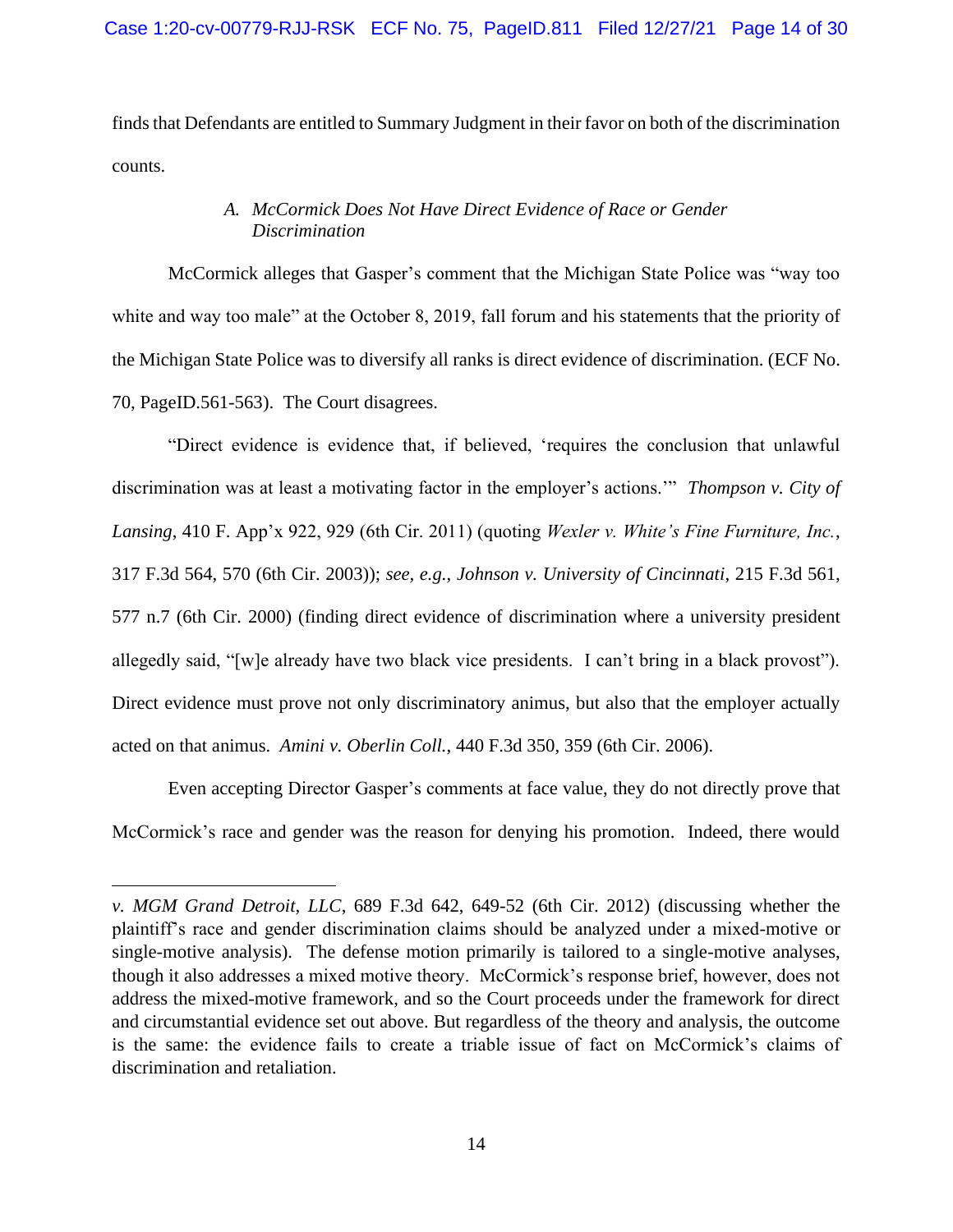## Case 1:20-cv-00779-RJJ-RSK ECF No. 75, PageID.812 Filed 12/27/21 Page 15 of 30

 need to be several inferential steps to arrive at this conclusion. For one thing, McCormick withdrew his application, and so the defense did not have an opportunity to act on the promotion. were, by this own recitation, made during the fall forum October 8, 2019. This was after all the challenged events in this case. Everything McCormick complains about—the 2015 failure to for Whitfield; and the application withdrawal—all came before Gasper allegedly made these remarks and before Gasper allegedly released the diversity initiative. This alone would require an inference that Gasper was ratifying what had been a de facto policy when McCormick initially In addition, as set out below, McCormick does not have admissible evidence that Gasper was a decisionmaker in the promotion decision. Moreover, the comments that McCormick references promote; the transfer; the application, Deasy's recommendation reservations; the quid pro quo deal submitted his application.

 to diversifying "all ranks" of the force, is not direct evidence of discrimination. Rather it is similar to a comment the Sixth Circuit found did not amount to direct evidence of discrimination in *Johnson v. Metropolitan Government of Nashville*, 502 F. App'x 523, 534-35 (6th Cir. 2012). involved an observation from the police department's spokesperson that "[t]he goal of this police department is to mirror the population of the city to the greatest extent possible . . . When presented persons consideration." *Id.* at 535. The Circuit found this statement was not direct evidence of discrimination because it would require the court to "ignore the equally available inference that the department was simply aware of a lack of minorities within its upper ranks." *Id.* The Circuit Leaving all that to the side, the "way too white, way too male" comment and committement *Johnson*, which was also a case alleging reverse discrimination on failure to promote claims, with the opportunity to promote bright, qualified minority candidates, you always give those cited other cases where it found "statements reflecting a desire to improve diversity do not equate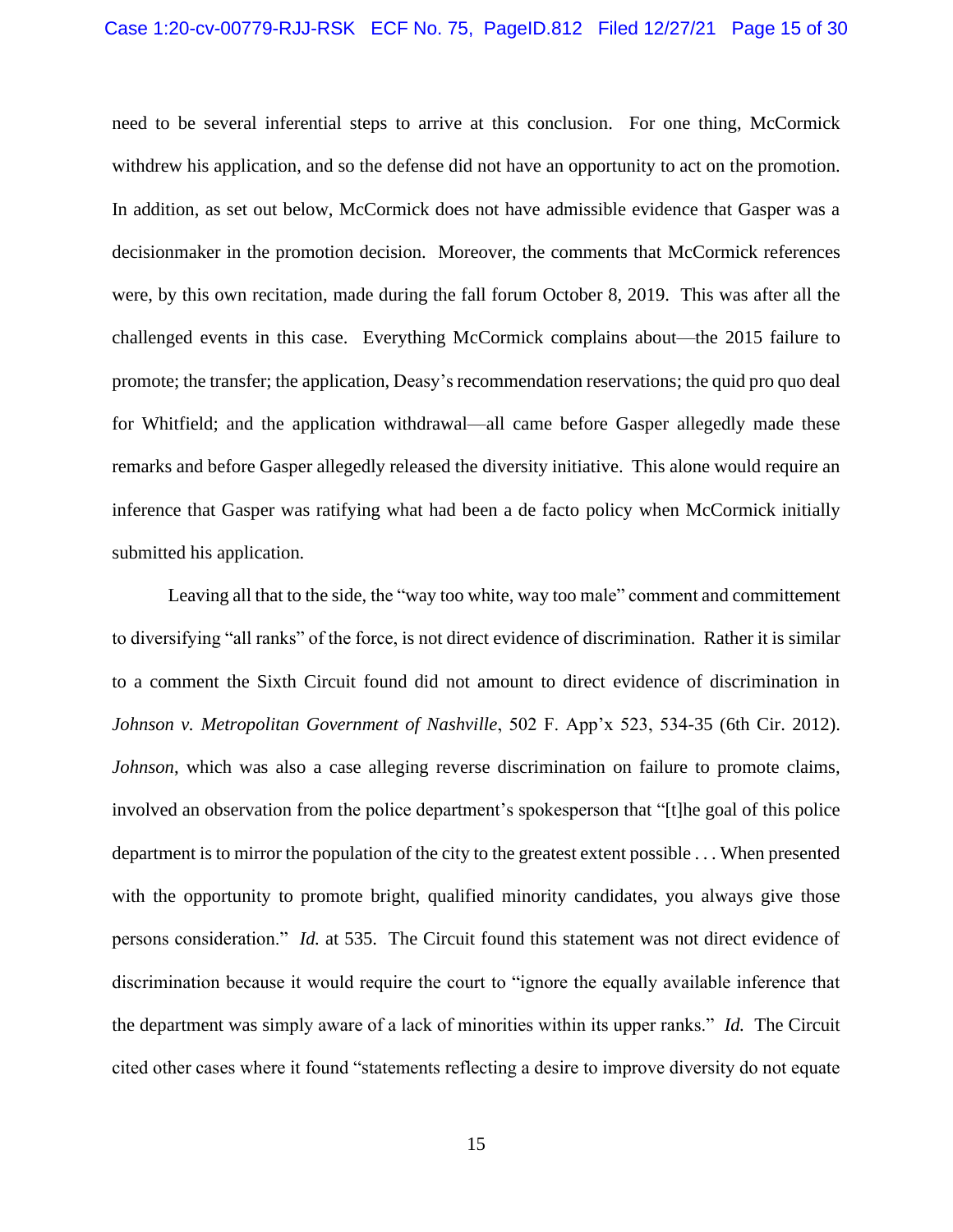78 (6th Cir. 2007), for the proposition that "a jury could find that [the employer] believed it was good to have more women working at the [company], yet still conclude that [the decisionmaker] [the plaintiff]."). With respect to the diversity initiative, beyond the timing issue, there would pool and a 20% female trooper applicant pool (ECF No. 63-4, PageID.507) somehow applied across all posts beyond applicants and into existing members of the force, all the way up to to direct evidence of unlawful discrimination." *Id.* (citing *Plumb v. Potter*, 212 F. App'x 472, 477 did not let that personal belief interfere with her decision whether or not to promote a woman over need to be an inferential leap that the recruiting targets of a 25% racial minority trooper applicant command, and that somehow these targets meant not only promoting diversity, but unlawful quotas.

For all the above reasons, Director Gasper's October 8, 2019, comments do not amount to direct evidence of discrimination in this case.

# *B. Plaintiff Does Not Have Sufficient Circumstantial Evidence of Race or Sex Discrimination under* McDonnell Douglas

 Even if he does not have direct evidence of discrimination, McCormick contends he has to hold Director Gasper and the Michigan State Police liable for reverse race and gender discrimination. (ECF No. 70, PageID.564-572). But McCormick cannot point to enough to show Director Gasper was personally involved in the promotion decision to hold him liable under cannot even make out a prima facie case of discrimination. But even if he could demonstrate a circumstantial evidence of discrimination under the *McDonnell Douglas* burden shifting approach Section 1983. Furthermore, because McCormick withdrew his application for the position, he prima facie case, McCormick cannot demonstrate that the nondiscriminatory justifications offered by the defense were pretext for unlawful discrimination.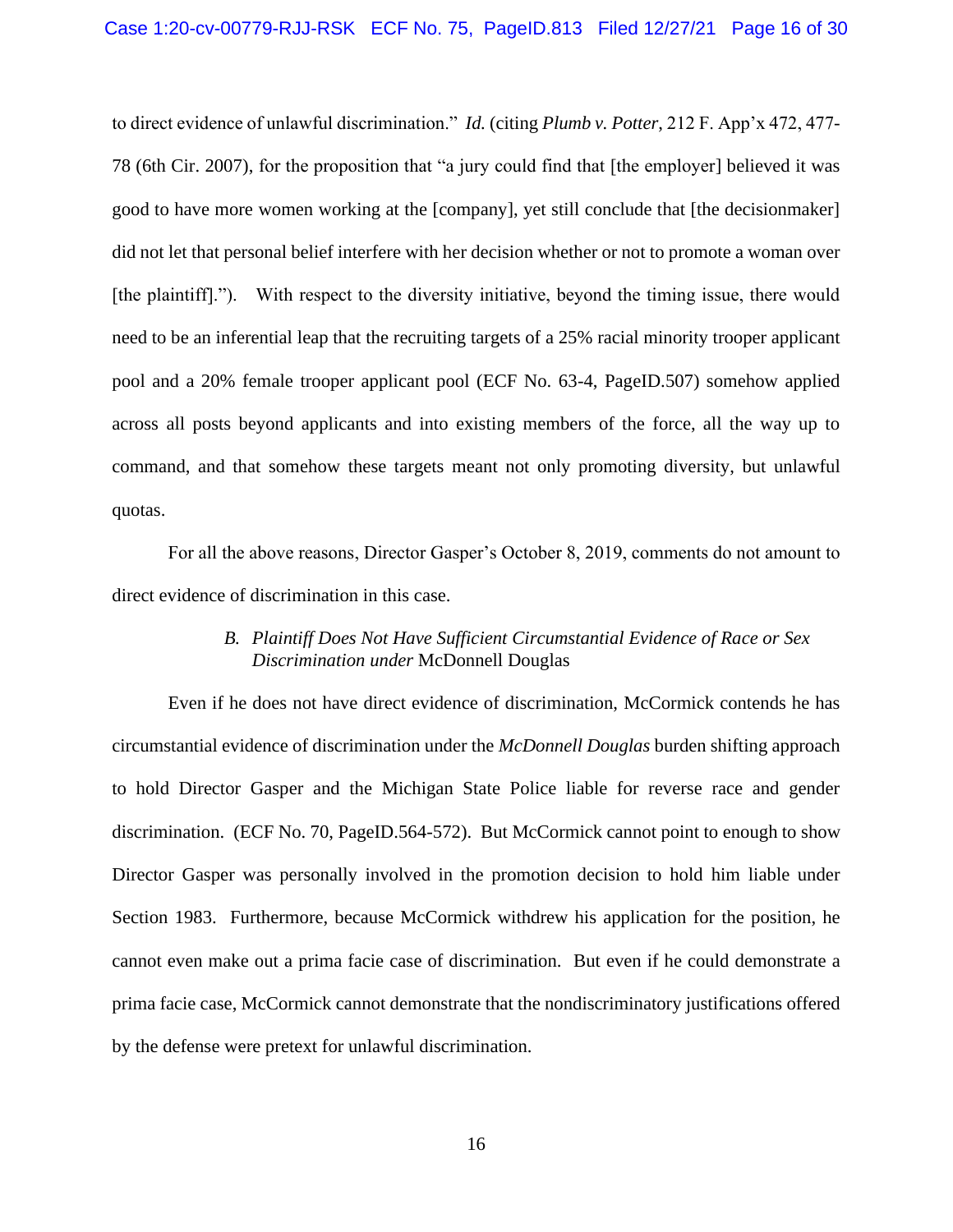## i. Governing Law

 Typically, under *McDonnell Douglas*, a plaintiff alleging a failure to promote discrimination claim must first establish a prima facie case by showing (1) that he was a member of a protected class; (2) that he applied for and was qualified for a promotion; (3) that he was considered for and was denied the promotion; and (4) one or more employees of similar plaintiff's request for promotion was denied. *See Grizzell v. City of Columbus Div. of* Police, 461 qualifications who were not members of the protected class received promotions at the time the F.3d 711, 719 (6th Cir. 2006) (citing *Sutherland v. Michigan Dep't of* Treasury, 344 F.3d 603, 614 (2003)).

 "The Sixth Circuit has adapted this four-prong test to cases of reverse discrimination, where a member of the majority is claiming discrimination." *Leadbetter v. Gilley*, 385 F.3d 683, 2002). "In such cases, a plaintiff satisfies the first prong of the prima facie case by demonstrating quotation marks omitted). "To satisfy the fourth prong in a reverse-discrimination case, the plaintiff must show that the defendant treated differently employees who were similarly situated 690 (6th Cir. 2004); *see also Zambetti v. Cuyahoga Cmty, College,* 314 F.3d 249, 255 (6th Cir. background circumstances to support the suspicion that the defendant is that unusual employer who discriminates against the majority." *Leadbetter*, 385 F.3d at 690 (internal citations and but were not members of the protected class." *Id.* 

 Accordingly, in this reverse discrimination failure to promote case, to make out a prima the defendant is that unusual employer who discriminates against the majority;' (2) 'that he applied and was qualified for a promotion;' (3) 'that he was considered for and denied the promotion'; and facie case, McCormick must show: "(1) 'background circumstances [to] support the suspicion that (4) 'that the defendant treated differently employees who were similarly situated but were not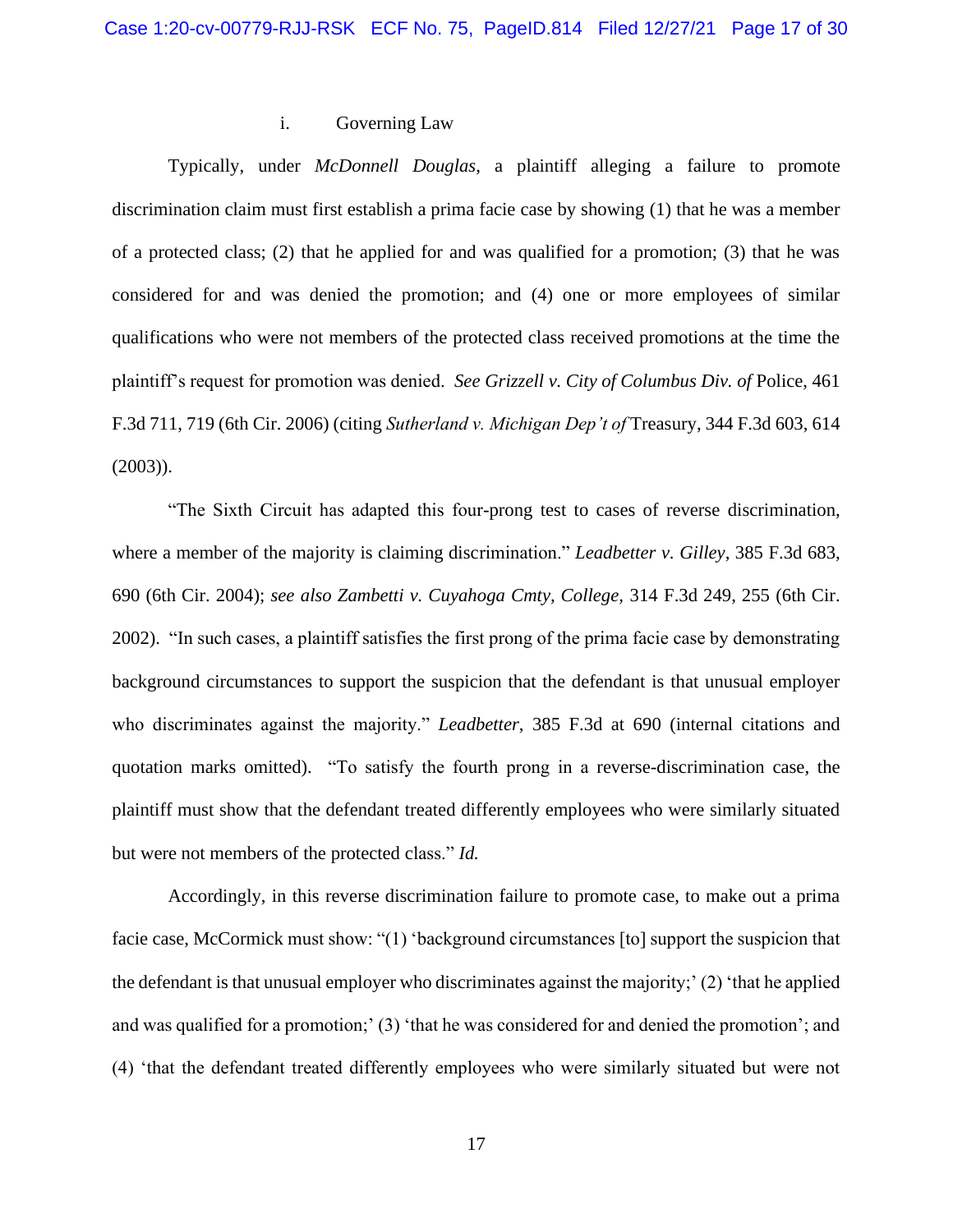members of the protected class." *Golden v. Town of Collierville*, 167 F. App'x 474, 479 (6th Cir. 2006) (quoting *Sutherland*, 344 F.3d at 614)

 "Once plaintiffs establish a prima facie case of discrimination, the burden then shifts to the defendants to articulate some legitimate, nondiscriminatory reason for the defendants' action." to the plaintiff to show that the defendant's proffered reason was not its true reason, but merely a pretext for discrimination. *Id.* at 720. To survive a motion for summary judgment, the plaintiff must show that "there is sufficient evidence to create a genuine dispute at each stage of the *McDonnell Douglas* inquiry." *Provenzano v. LCI Holdings, Inc.*, 663 F.3d 806, 812 (6th Cir. *Grizell*, 451 F.3d at 719-20. Finally, if the defendant succeeds in this task, the burden shifts back 2011) (citation omitted).

# ii. Plaintiff Cannot Make the Requisite Showing of Personal Involvement as to Defendant Gasper<sup>5</sup>

 dismissal because McCormick does not create a triable issue of fact regarding Gasper's personal involvement in the alleged discrimination. It is well understood that government officials may not be held liable for the unconstitutional conduct of their subordinates under a theory of respondeat  superior or vicarious liability. *Ashcroft v. Iqbal*, 556 U.S. 662, 676 (2009); *Monell v. New York*  2009). A claimed constitutional violation must be based upon active unconstitutional behavior. Cir. 2002). The acts of one's subordinates are not enough, nor can supervisory liability be based McCormick's Section 1983 discrimination claim against Director Gasper is subject to *City Dep't of Soc. Servs*., 436 U.S. 658, 691(1978); *Everson v. Leis*, 556 F.3d 484, 495 (6th Cir. *Grinter v. Knight*, 532 F.3d 567, 575–76 (6th Cir. 2008); *Greene v. Barber*, 310 F.3d 889, 899 (6th

 $<sup>5</sup>$  The parties have not discussed whether Gasper in his official capacity, is subject to Eleventh</sup> Amendment immunity on the Section 1983 claim. Moreover, because McCormick's Section 1983 claim against Gasper fails on the merits, the Court need not reach the qualified immunity issue.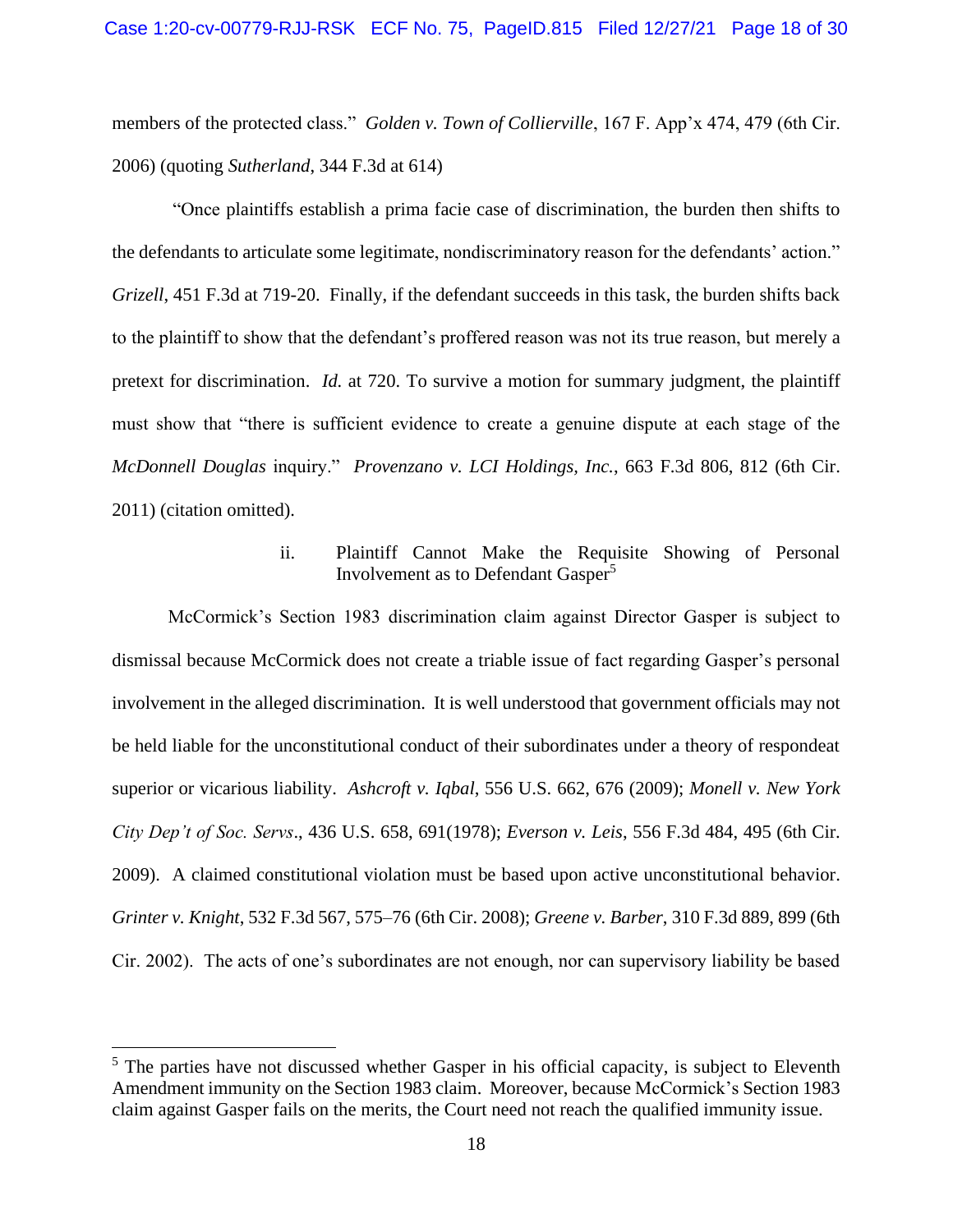upon the mere failure to act. *Grinter*, 532 F.3d at 576; *Greene*, 310 F.3d at 899; *Summers v. Leis*, 368 F.3d 881, 888 (6th Cir. 2004).

 two reasons. First Gasper's October 8, 2019, fall forum comments announced an unconstitutional policy directive that resulted in a violation of McCormick's constitutional rights. Second, he says, District would go to a racial minority. Neither argument is sufficient to move a claim against Nevertheless, McCormick contends that Defendant Gasper is liable under Section 1983 for Gasper orchestrated the quid pro quo deal that ensured the Post Commander position in the Second Director Gasper to trial under Rule 56.

 In support of his first argument, McCormick references mostly out of circuit authority for "unconstitutional policies that causally result in the constitutional injury." *Gates v. Texas Dept of*  meet this standard. McCormick contends that the policy announced on October 8, 2019, is unconstitutional because it is similar, he says, to a policy that was previously declared record evidence or provide argument explaining how the policy released on October 8, 2019, is announcement that the Michigan State Police was going to affirmatively reduce white males in the happened to him here. So, while it may be true that a supervisor may sometimes be liable for the proposition that supervisors might sometimes be liable under Section 1983 if they implemented *Protective and Regulatory Services*, 537, 404, 435 (5th Cir. 2008). Accepting this proposition for purposes of argument, McCormick cannot demonstrate that Gasper's October 8, 2019, comments unconstitutional by a court in this district. (ECF No. 70, PageID.560-561 (citing *Herendeen v. Michigan State Police*, 39 F. Supp. 2d 899 (W.D. Mich. 1999)). But McCormick does not cite any unconstitutional. Gasper's "way too white, way too male" comments do not indicate an force. And so this assertion lacks evidentiary support. Furthermore, as noted above, this statement and the discriminatory policy McCormick alleges, comes *after* everything McCormick contends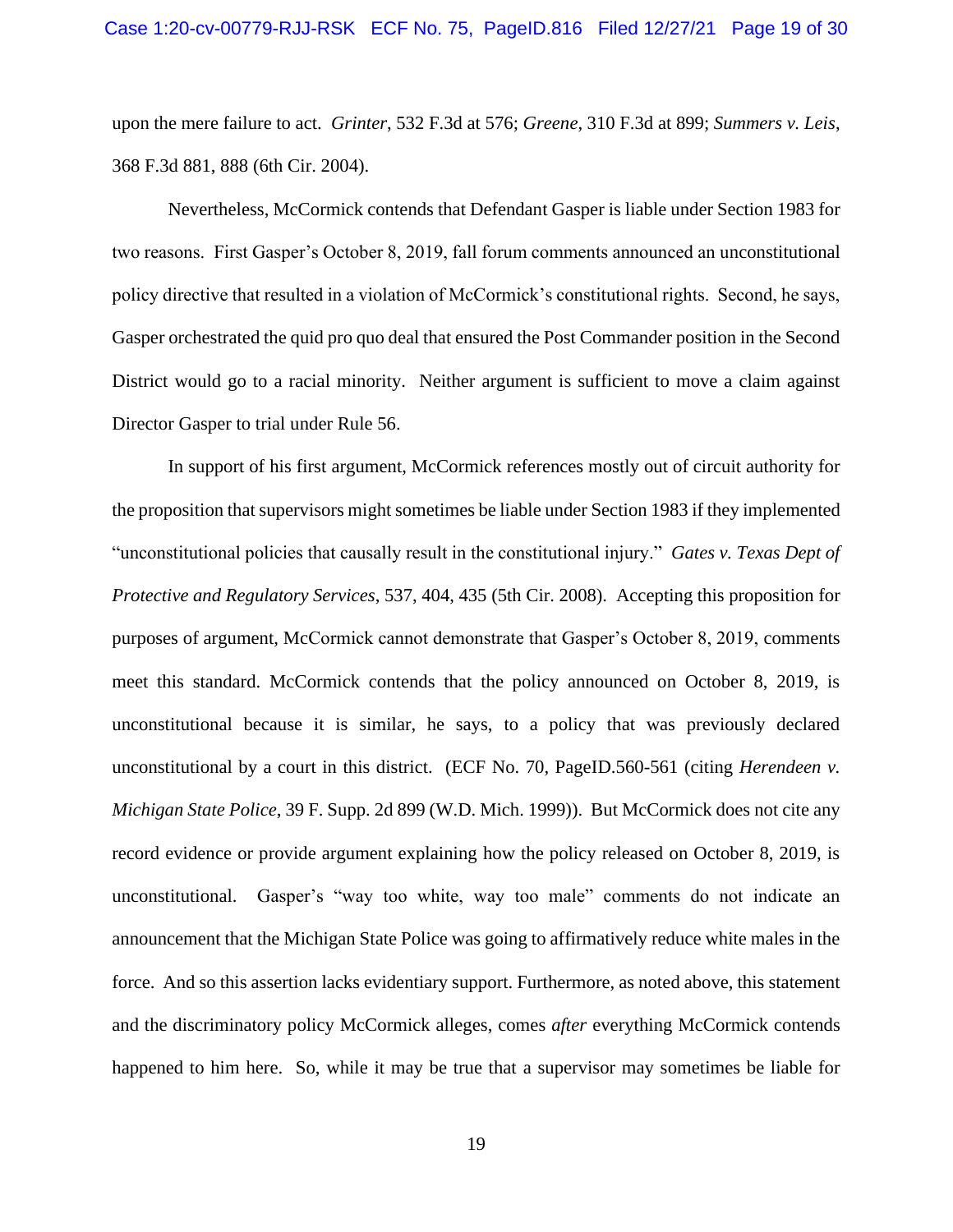implementing unconstitutional policies that result in a constitutional injury, that cannot be the case here, because the policy Director Gasper allegedly implemented came after the alleged injury.

 to create an issue for trial because it is entirely speculative and unsupported by any admissible evidence. It is grounded in anonymous rumor and thus is subject to a hearsay objection at trial. judgment need not itself be in a form admissible at trial, he "must show that [he] *can* make good demonstrate that a genuine issue on a material fact exists, and that a trial is necessary." *Alexander v. CareSource,* 576 F.3d 551, 558 (6th Cir. 2009). The deal that McCormick alleges has no supporting admissible evidence. Deasy denied there was any deal. (Deasy Dep. 46-47, ECF No. there were "rumors" there was a deal made to stop Inspector Grady from moving to the Second District provided that there was an African American male or female placed in command of the Metro North district. (Weinrick Dep. 12, ECF No. 70-6, PageID.663). These were only rumors. Weinrick had "no knowledge" of whether the deal included Brodeur being promoted to inspector. (*Id.* at 13). Weinrick admitted that "it's all rumor mill. It's all hearsay, allegations, so on and so forth." (*Id.* at 14). The rumor mill was accurate only "50/50" of the time. (*Id.*). "[Y]ou never know what's the truth." (*Id.*) The rumors that Weinrick heard did not include any names. (*Id.*). (*Id.* at 15). The only part of the alleged scheme that was presented in the form of admissible McCormick's remaining argument regarding Director Gasper's personal involvement fails Although the evidence McCormick presents in opposing Defendants' motion for summary on the promise of the pleadings by laying out enough evidence that *will be* admissible at trial to 63-3, PageID.501-502). Weinrick, upon which McCormick completely relies, testified only that And Weinrick could not identify any of the individuals who had told him of this supposed deal. evidence was Zartoney's testimony that Gasper was interested in increasing diversity in the Second District and that he asked Major Zarotney to call Deasy and inquire about transferring James Grady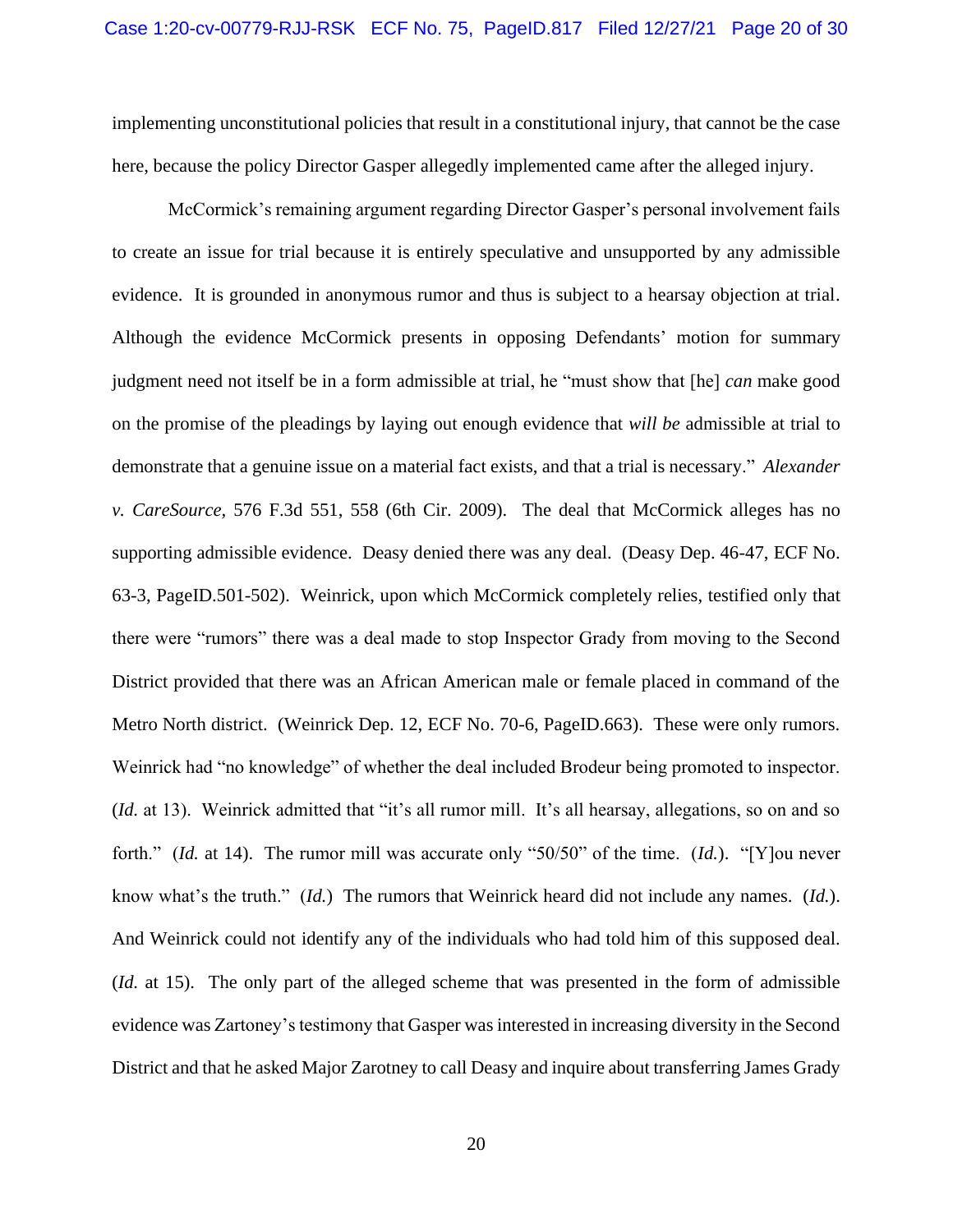to the inspector position, later noting that if Grady wanted the job, he could have it. This is not enough to demonstrate Gasper had a personal involvement in alleged unconstitutional conduct against McCormick on the Post Commander position before McCormick with drew his application. against McCormick on the Post Commander position before McCormick withdrew his application. Thus the defense is entitled to summary judgment in its favor with respect to Count I of the Amended Complaint.

# iii. Plaintiff Cannot Make Out a Prima Facie Case of Reverse Discrimination

The defense is also entitled to summary judgment on Count I, as well as on Count III, Here the defense focuses on the first two elements of a prima facie reverse discrimination failure because McCormick cannot make out a prima facie case of reverse race or gender discrimination. to promote case: background circumstances and application / qualification.

 qualified for the position, McCormick cannot make out a prima facie case because he withdrew his application for the Post Commander position before anyone acted on it. A plaintiff who withdraws an application before it was considered does not demonstrate an adverse employment action in the failure to promote context. *See, e.g.*, *Grier v. Henry Ford Hosp.*, 946 F. Supp. 520, 521 (E.D. Mich. Dec. 3, 1996) (Feikens, J) (no adverse employment action in ADEA case where 385, 394 (D. Conn. 2003) (no adverse employment action in Title VII where the plaintiff withdrew Even if McCormick meets the background circumstances element, and even if he was plaintiff withdrew application); *see also Sanchez v. Univ. of Conn. Health Care*, 292 F. Supp. 2d application).

 McCormick attempts to tread a narrow path by arguing he should be exempt from this further efforts would have been futile. (ECF No. 70, PageID.567-570). Although it is true that requirement because the writing was on the wall that the position would go to Whitfield, and so failure to apply for a promotion may be excused in some situations, the Sixth Circuit requires that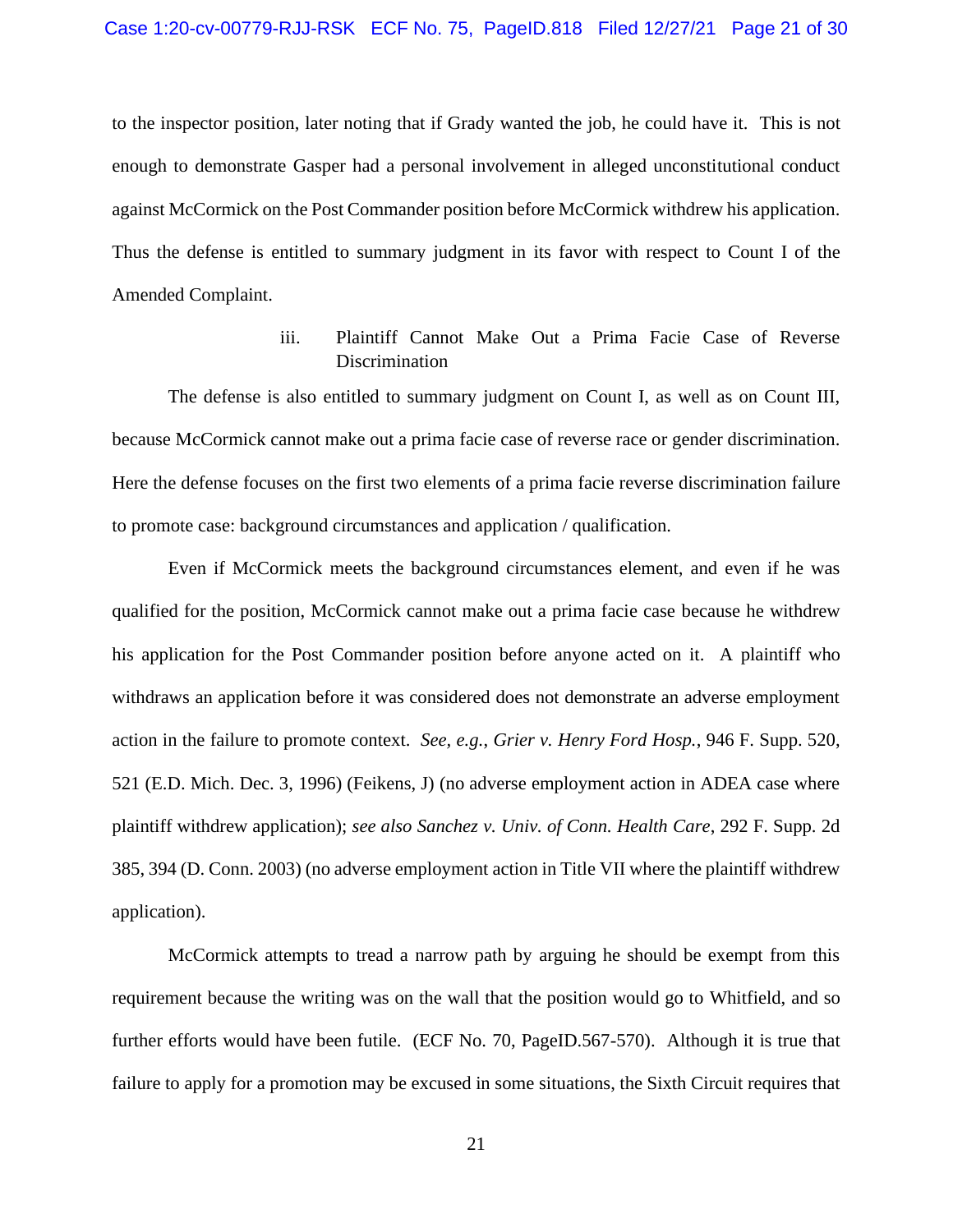## Case 1:20-cv-00779-RJJ-RSK ECF No. 75, PageID.819 Filed 12/27/21 Page 22 of 30

 circumstances must reveal "overwhelming evidence of pervasive discrimination in all aspects of [the employer's] internal employment practices, and [that] . . . any application would have been futile and perhaps foolhardy." *Harless v. Duck,* 619 F.2d 611, 617–18 (6th Cir.1980) *(quoted in Kreuzer v. Brown,* 128 F.3d 359, 364 n.2 (6th Cir.1997)). McCormick cannot come close to meeting this standard.

 McCormick depends in large part on the alleged quid pro quo deal to install Whitfield as the "heir apparent" in the position. But as set out above, McCormick's assertion here is based on McCormick with assertions about the diversity commitments in the Michigan Police Force and testimony about pressure to hire minority candidates. (ECF No. 70, PageID.553). For example, McCormick points to the testimony of a white male officer, a plaintiff in a companion case, that Gasper announced in February 2019 that diversity was the number one priority of the Michigan State Police. McCormick points to other testimony that the Michigan State Police would so as to apply for the position. But, as with the case of Sgt. Weinrick, much of this seems to be William Sands testified he heard about a list of minority officers who did not have enough years of service to be promoted from Major Zarotney. Mr. Sands testified he never saw the list, and only heard about it from Major Zarotney. (Sands Dep. 70-13, PageID.704). McCormick does not cite to any deposition testimony from Major Zarotney, however, about the list. The Court concludes rumor, and does not amount to evidence at all, let alone overwhelming evidence. That leaves sometimes wait to post vacancies until a minority candidate had obtained enough years of service speculating from vague deposition testimony that itself was heard from others. For example, that McCormick does not have sufficient evidence of pervasive discrimination to excuse the application requirement.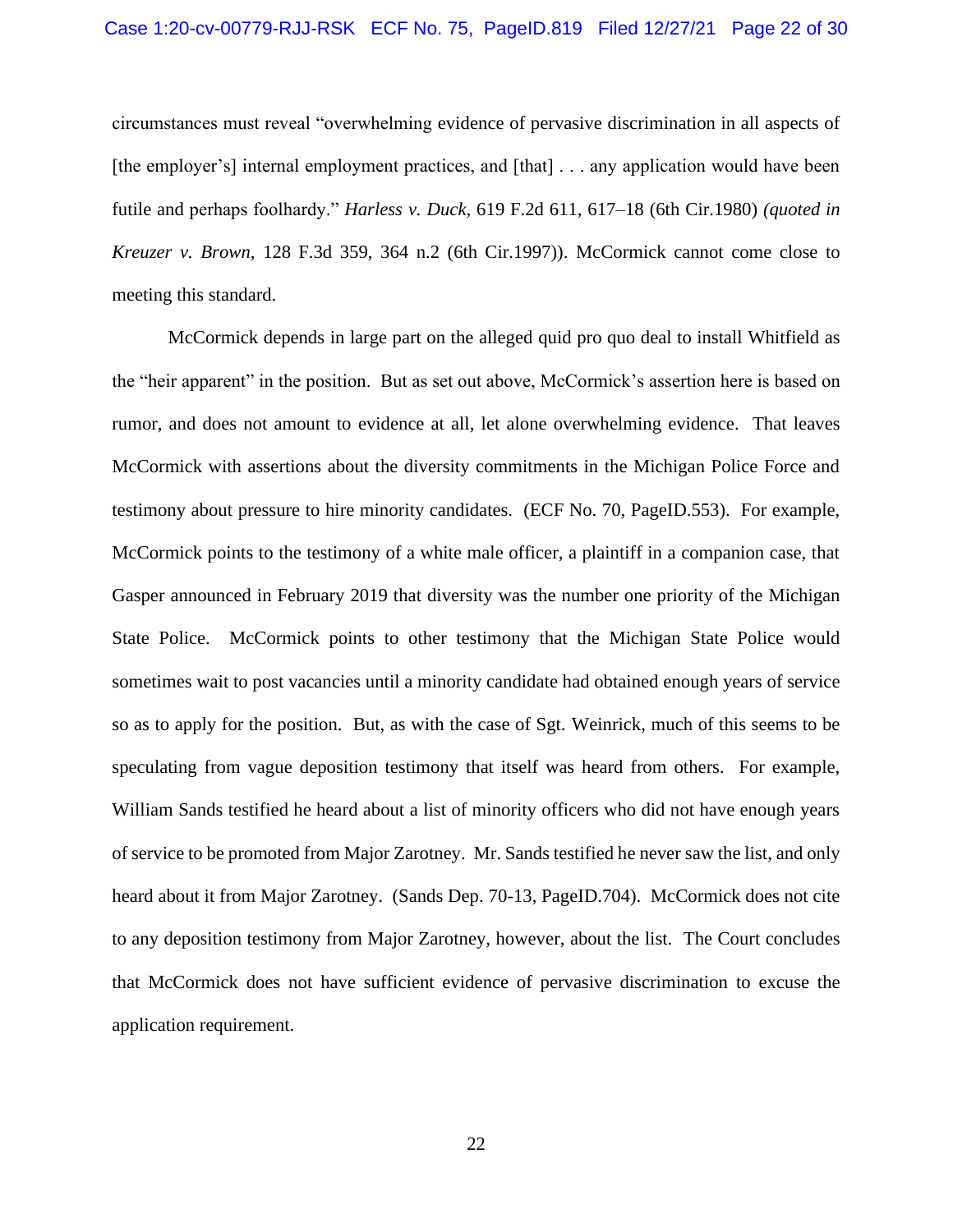## Case 1:20-cv-00779-RJJ-RSK ECF No. 75, PageID.820 Filed 12/27/21 Page 23 of 30

 discrimination context, an adverse employment action is a "materially adverse change in the terms or conditions . . . of employment because of [the] employer's conduct." *Mitchell v. Vanderbilt Univ.*, 389 F.3d 177, 182 (6th Cir. 2004). Whether something constitutes an adverse employment intolerable to a reasonable person." *Policastro v. Northwest Airlines, Inc.*, 297 F.3d 535, 539 (6th Cir. 2002). The reservations in Deasy's letter, which ultimately did not preclude Deasy from recommending McCormick for the position, do not meet this standard.<sup>6</sup> Alternatively, McCormick argues that the reservations in Deasy's recommendation amount to an adverse employment action. (ECF No. 70, PageID.569). The Court is not persuaded. In the action is viewed objectively, and the question is whether the employment action was "objectively

# iv. Assuming McCormick Makes A Prima Facie Case, the Defense has Satisfied its Burden at the Next Stage.

 Even if McCormick satisfies a prima facie case of failure to promote reverse discrimination, Defendants contend they have a legitimate, non-discriminatory reason for the reservations in the PD-035: namely, personality conflicts stemming from McCormick's attitude and demeanor towards his colleagues and supervisors. (ECF No. 63, PageID.463).

 McCormick contends this is not a legitimate basis because the personality conflicts arose due to Defendants' discriminatory conduct towards him in the decision not to promote him in 2015. But McCormick never lodged a complaint about that employment decision. And his attitude by no means was constrained to those who were involved in the promotion decision. McCormick admits that he expressed his anger towards anyone who would listen. The cases cited by

 $6$  It is true that negative references might sometimes amount to adverse employment actions, but those circumstances are reserved for claims of retaliation, which involve a broader standard for 3377087, at \*7 (S.D. Ohio July 11, 2018). *Taylor v. Geither*, 703 F.3d 328, 339 (6th Cir. 2013), adverse employment action. *See White v. Adena Health Sys.*, No. 2:17-CV-593, 2018 WL for example, involved a claim for retaliation, and thus is distinguishable for purposes of McCormick's discrimination claims.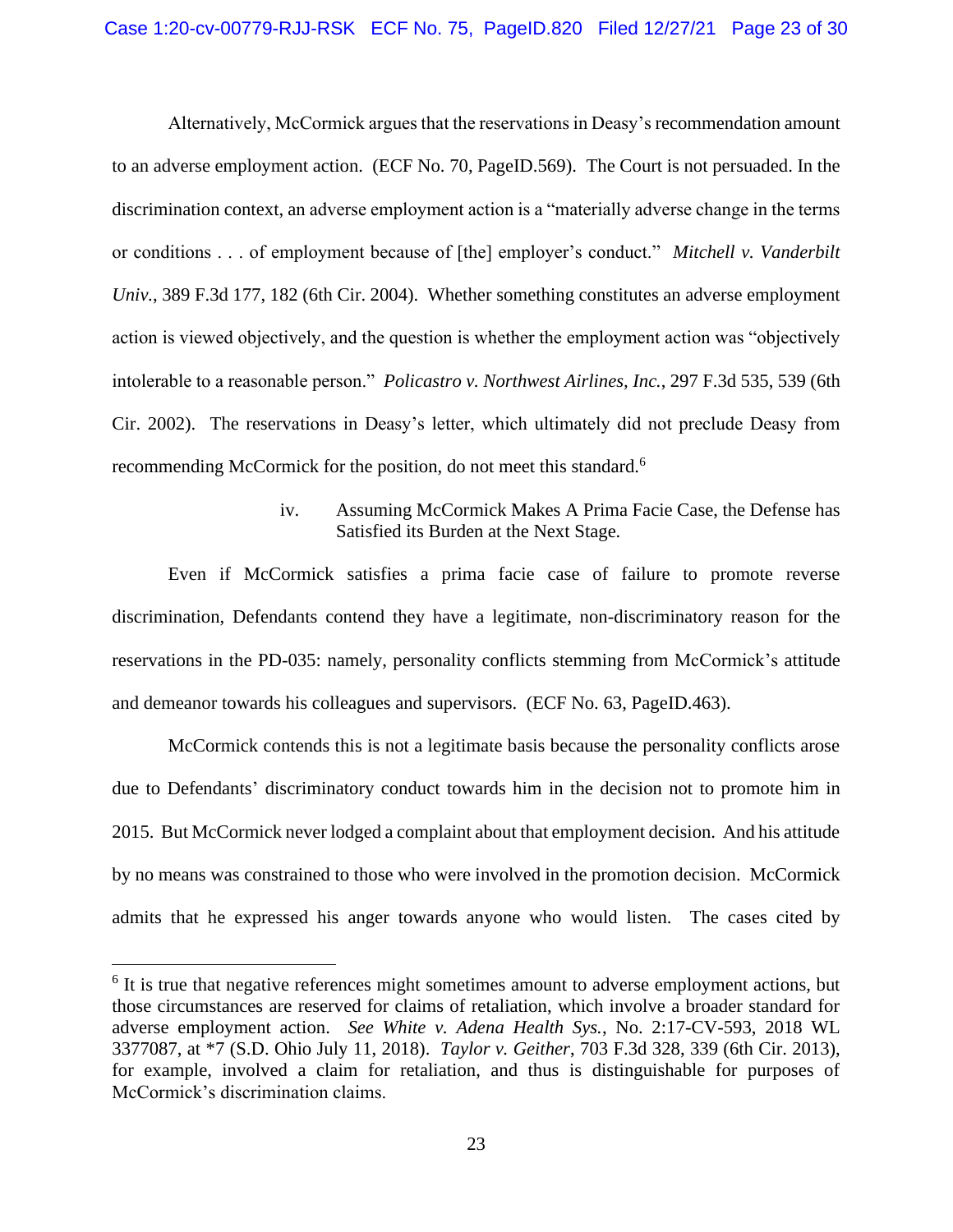McCormick are not on point, and generally analyze such a claim in the pretext stage. *See, e.g., McKenna v. Weinberger*, 729 F.2d 783, 789 (D.C. Cir. 1984) (noting that the defendant in fact *had*  met its burden of rebutting a prima facie case.). Thus the Court finds the defense has satisfied its burden at this second step.

# v. McCormick Fails to Demonstrate that the reason offered for Defendants Actions were Pretext for Unlawful Discrimination

 At this point, the burden shifts back to McCormick to demonstrate pretext. "A plaintiff will usually demonstrate pretext by showing that the employer's stated reason for the adverse employment action either (1) has no basis in fact, (2) was not the actual reason, or (3) is insufficient to explain the employer's action." *White*, 533 F.3d at 393. No matter the path chosen, the plaintiff reject [the employer's] explanation and infer" intentional discrimination. *Braithwaite v. Timken* Co., 258 F.3d 488, 493 (6th Cir. 2001) (internal quotation omitted). retains the ultimate burden of producing "sufficient evidence from which the jury could reasonably

 *Co.*, 258 F.3d 488, 493 (6th Cir. 2001) (internal quotation omitted). It is not precisely clear which of these three avenues McCormick is advancing but it appears to be a mix of the second and third. He lists a series of references to his work performance all of which, he says, demonstrate his anger about the diversity initiative did not affect his job performance and the quality of his work. (ECF No. 70, PageID.571-572). But nothing here would demonstrate that the reservations in Deasy's PD-035 form were pretext. Deasy did not say McCormick was an unproductive worker or producing low quality work. Indeed he stated he agreed with Brodeur's positive remarks about McCormick's work product. The problem for Deasy was McCormick's attitude at work that was "a leech on morale." Nothing McCormick lists here demonstrates that this observation was in any way pretext. McCormick says he was able to compartmentalize his anger to his personal life (ECF No. 70, PageID.572). But in his cited deposition testimony, McCormick was careful to qualify that his anger had no impact on the quality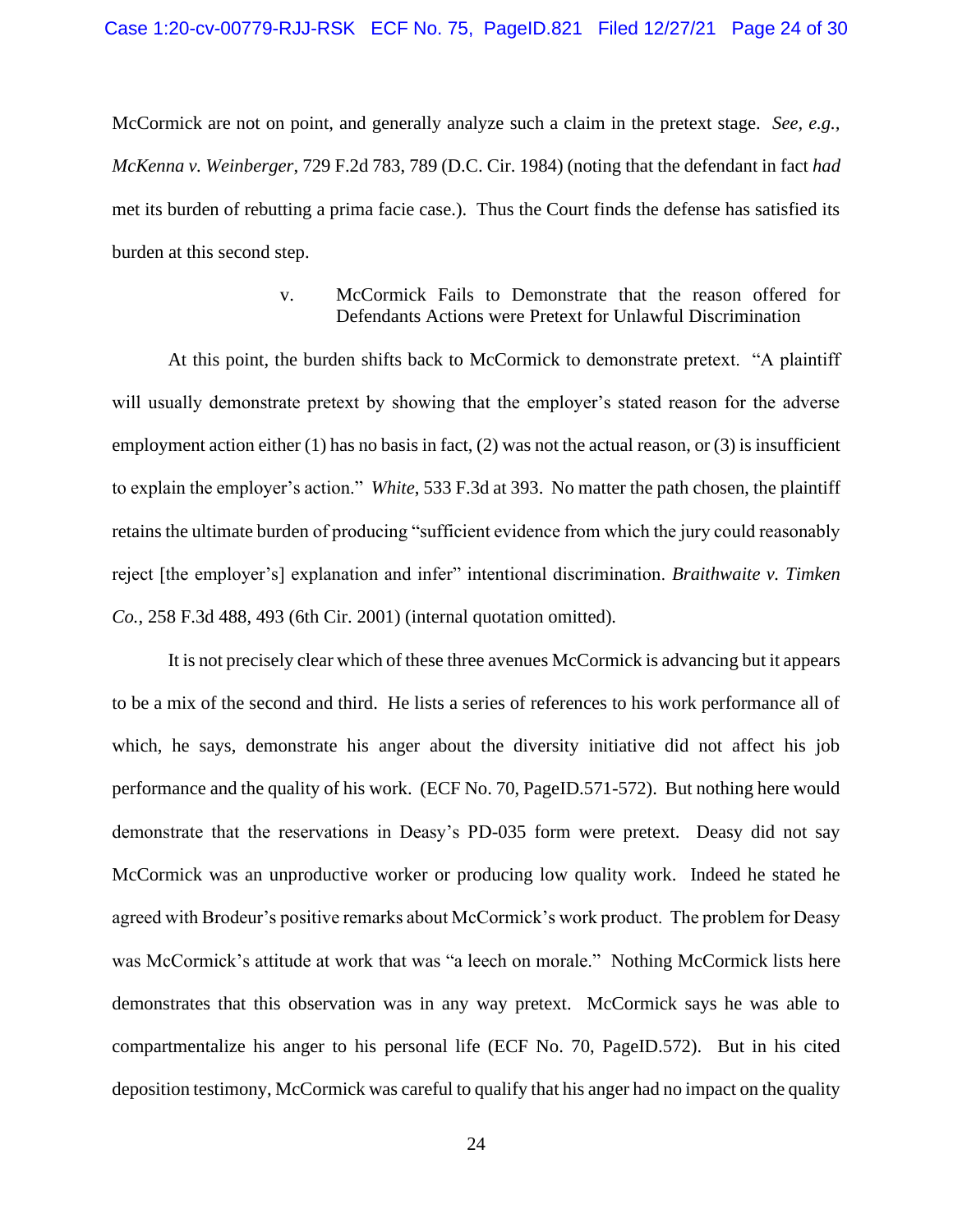of his work, not that it had no impact whatsoever on his professional life. (Plaintiff Dep. 193, ECF No. 70-5, PageID.642). And he previously testified that "I would say probably on almost a daily basis from September 2015 to the present to one degree or another to one person or another there has probably been an example" of demonstrating anger on the job. (Plaintiff Dep. 84, ECF No. 72-1, PageID.794). And this not a case of a personality conflict sparked by the employer's hostile anyone who would listen. It is also entirely understandable that an employer would decide not to promote someone to leadership of a district the person repeatedly demonstrated he did not respect and offensive remarks. Plaintiff's negative attitude, by his own words, was directed not just at Deasy, the individual who had sat on his 2015 interview panel. Rather, he would complain to or want to be a part of.

# **II. Defendants are Entitled to Summary Judgment on McCormick's Retaliation Claim (Count IV).**

 Finally, in Count IV, McCormick alleges that the Defendants retaliated against him for the complaints he made in the March 2018 worksite survey. The defense seeks summary judgment conduct, the defense contends McCormick cannot meet the causation requirement of a prima facie case or demonstrate pretext. McCormick responds that he has direct and circumstantial evidence on the basis that the worksite survey is not protected conduct. Even if the survey is protected in support of a Title VII retaliation claim. The defense has the better argument.

 Title VII prohibits employers from retaliating against employees for opposing actions the when she complains about unlawful practices to a manager, the union, or other employees. *Barrett v. Whirlpool Corp.*, 556 F.3d 502, 516 (6th Cir. 2009). As with discrimination claims, a plaintiff raising a Title VII retaliation claim can proceed under both direct and circumstantial evidence statute makes unlawful. 42 U.S.C. § 2000e-3. "An employee has engaged in opposing activity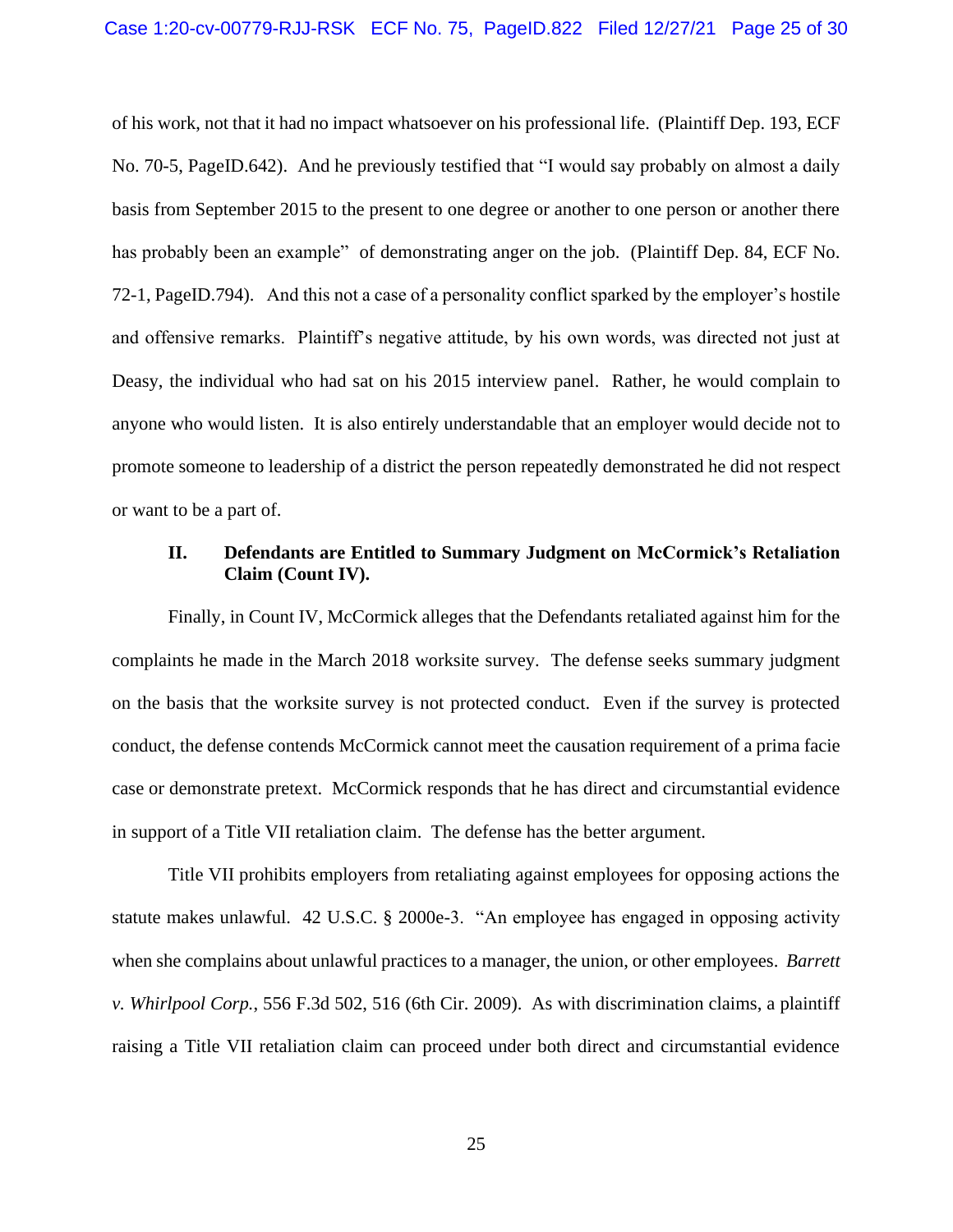theories. *Imwalle v. Reliance Medical Products, Inc.*, 515 F.3d 531, 538 (6th Cir. 2008). McCormick claims he can proceed under both theories, and the Court addresses each in turn.

## *A. McCormick Does Not Have Direct Evidence of Retaliation*

 McCormick first claims that Deasy's recommendation, with reservations, for the Post Command position in the PD-035 is direct evidence of retaliation. "For a plaintiff to prevail under a theory of direct evidence of retaliation, he would have to show both 'blatant remarks' revealing the defendant's retaliatory intent and that the retaliatory intent was a motivating factor in the defendant's adverse employment action toward him." *Kostic v. United Parcel Service, Inc.*, 532 F. Supp. 3d 513 (M.D. Tenn. 2021) (citing *Mansfield v. City of Murfreesboro*, 706 F. App'x 231, 235-36 (6th Cir. 2017)); *see also Sharp v. Aker Plant Servs. Grp., Inc.*, 726 F.3d 789, 798 (6th Cir. 2013).

 McCormick had complained about not being promoted in 2015. There is nothing blatant that complaints in the 2018 worksite survey to include his reservations. An equally plausible inference is that Deasy was simply referencing the comments of McCormick's colleagues, who found his McCormick does not satisfy this standard. Deasy's PD-035 comments merely reflect that would demonstrate, without the need of any inference, that Deasy was motivated by McCormick's negative attitude to be a leech on morale.

 Accordingly, the Court concludes that McCormick does not have direct evidence of retaliation.

### *B. McCormick Has Not Pointed to Circumstantial Evidence of Retaliation*

 McCormick fares no better on his circumstantial evidence theory. Here, courts apply the familiar *McDonnell Douglas* burden shifting framework. Under this process, the plaintiff must first demonstrate a prima facie case by showing that: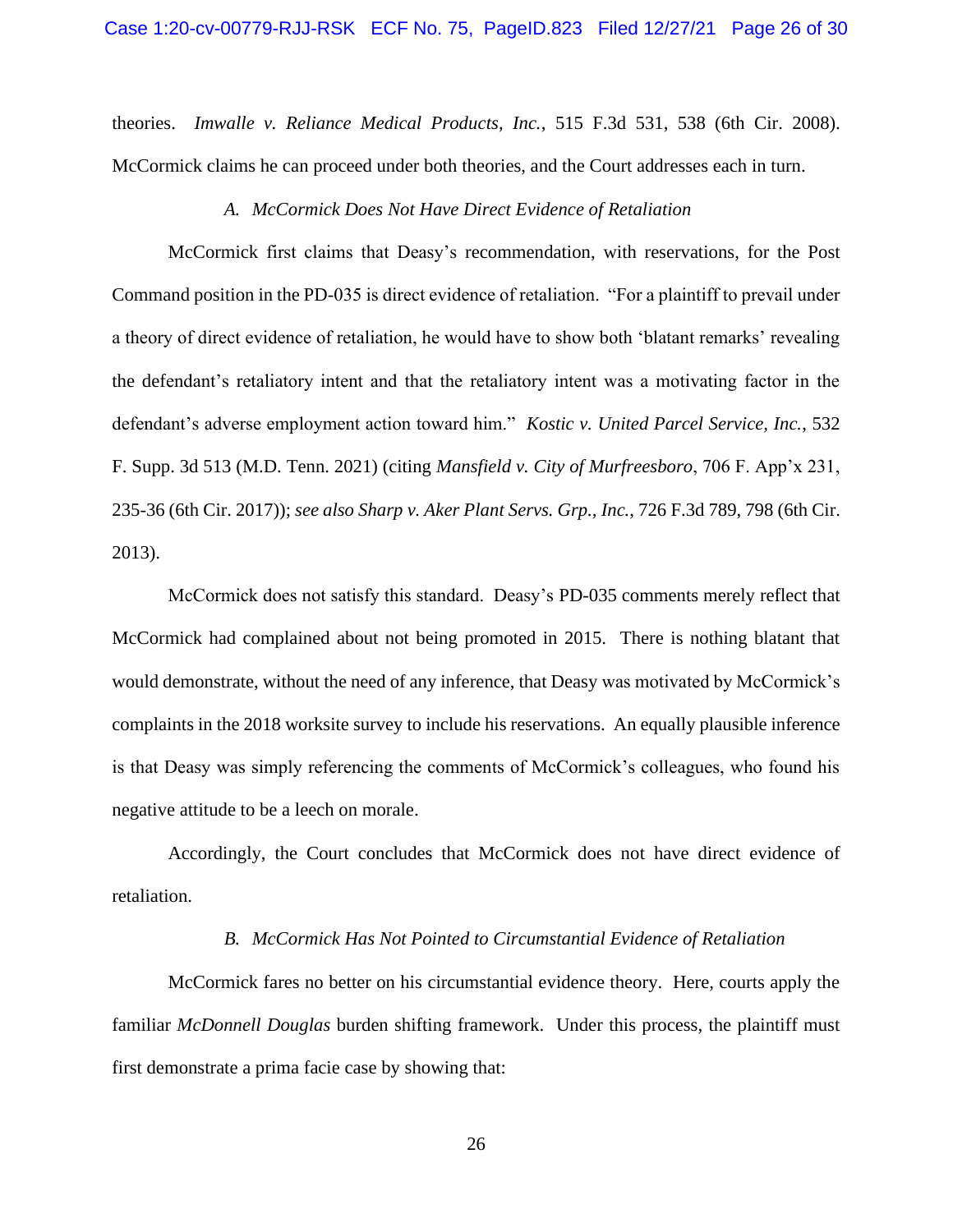(1) []he engaged in activity protected by Title VII; (2) the defendant knew of [his] exercise of protected rights; (3) the defendant subsequently took plaintiff to severe or pervasive retaliatory harassment; and (4) there was a an adverse employment action against the plaintiff or subjected the causal connection between the plaintiff's protected activity and the adverse employment action.

*Id.* 

 If a plaintiff establishes a prima facie case of retaliation, the analysis proceeds much as it does on a discrimination claim. The burden shifts to the defendant to show a legitimate, non- retaliatory reason for the adverse action. *Montell v. Diversified Clinical Services, Inc.*, 757 F.3d 497, 504 (6th Cir. 2014). If the defendant makes this showing, the burden shifts back to plaintiff to produce evidence of pretext. *Id*. As with a discrimination claim, a plaintiff may show pretext by demonstrating that (1) the employer's stated reason for the adverse action has no basis in fact; (2) the reason offered was not the actual reason; or (3) the reason offered is inadequate to explain  the action. *Imwalle v. Reliance Med. Prods., Inc.*, 515 F.3d 531, 545 (6th Cir. 2008). A but-for would not have occurred in the absence of the alleged wrongful action or actions of the employer." causation standard applies to Title VII retaliation claims. *University of Texas v. Nasser*, 570 U.S. 338, 133 S. Ct. 2517, 2533 (2013). This standard "requires proof that the unlawful retaliation *Id.*; *Montell* at 504.

protected conduct under Title VII.<sup>7</sup> Even if it does, McCormick cannot show a causal connection between the responses and his failure to be promoted in May 2019. The reason why this is so is patent: Defendants could not act on McCormick's application—one way or the other—because he The Court need not decide whether McCormick's worksite survey response constitutes

 (6th Cir. 2007). McCormick has voluntarily dismissed Count II of the Amended Complaint which 7 The invited response would not constitute speech protected by the First Amendment. *See Garcetti v. Ceballos*, 547 U.S. 410 (2006); *Weisbarth v. Geauga Park Dist.*, 499 F.3d 538, 542 raised a First Amendment claim.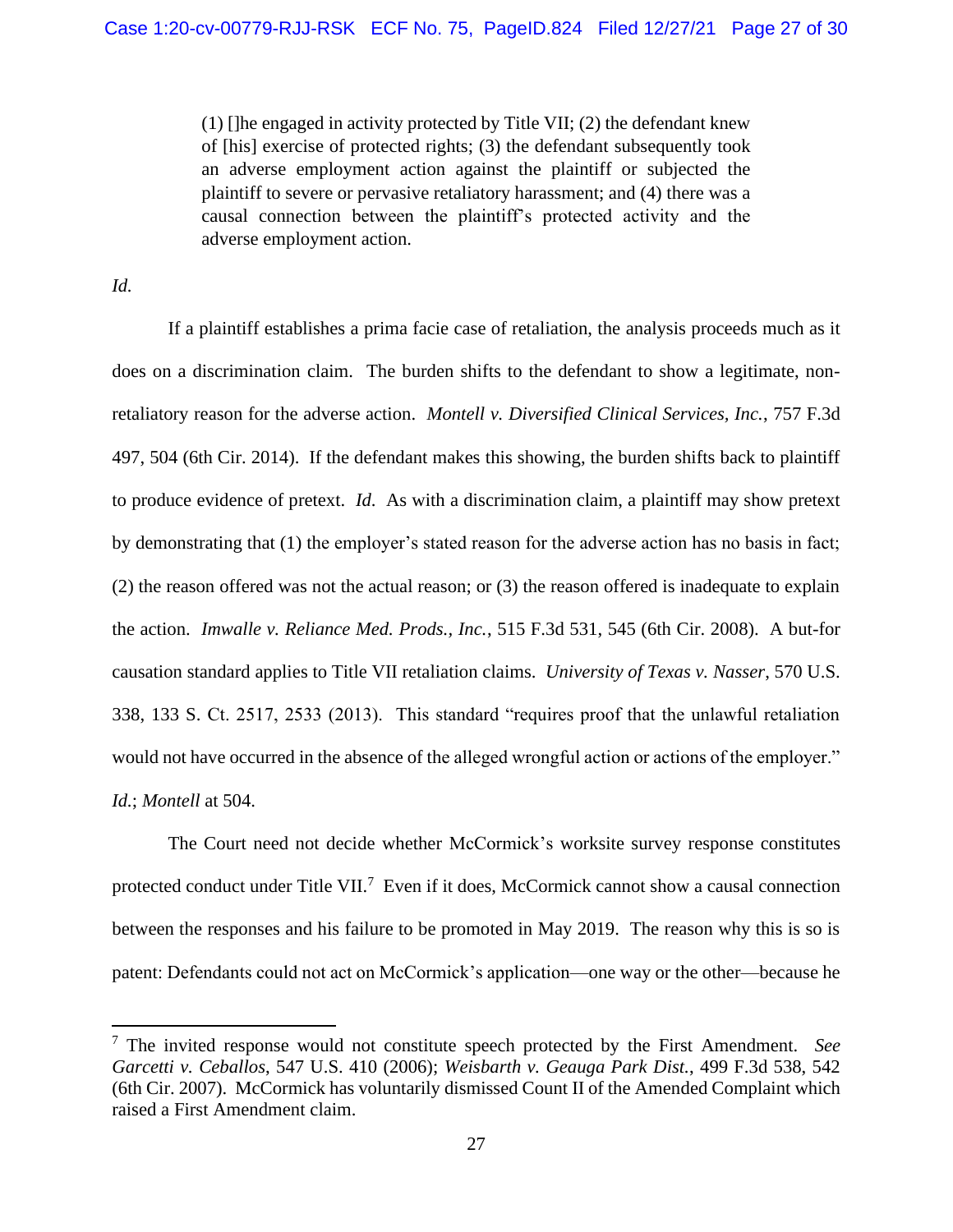## Case 1:20-cv-00779-RJJ-RSK ECF No. 75, PageID.825 Filed 12/27/21 Page 28 of 30

 withdrew his application before it could be considered. On these facts, there is no way McCormick can demonstrate that the decision to install Whitfield in the Post Commander was retaliation for McCormick's complaints in 2018.

 To the extent McCormick depends upon the reservations in the PD-035, rather than the hiring selection, such comments might constitute an adverse employment action. *See Taylor v.*  connection to demonstrate the comments were retaliatory for the survey response made over a year earlier. The lapse of time, over a year, defeats any causation based on temporal proximity. *See*  than a year between the protected activity and adverse employment action did not "raise the *Geither*, 703 F.3d 328, 339 (6th Cir. 2013). But McCormick cannot demonstrate the causal *Blizzard v. Marion Tech. Coll.*, 698 F.3d 275, 289 (6th Cir. 2012) (noting that a period of more inference that the protected activity was the likely reason for the adverse action.").

 It is true a plaintiff can sometimes still prevail if he "couple[s] temporal proximity with other evidence of retaliatory conduct to establish causality." *George v. Youngstown State University*, 966 F.3d 446, 460 (6th Cir. 2020). But there is no other evidence of retaliatory conduct was the Commander of the District. Deasy was also the commander of the District in 2018, when McCormick completed his survey results. There was ample time and opportunity, in other words, fired McCormick or disciplined him after one of the many meetings where McCormick expressed here. McCormick's contention that the PD-035 was the first opportunity for Defendants to retaliate is not persuasive. McCormick was transferred to the Second District in 2017. At that time, Deasy for Deasy to retaliate against McCormick for his survey responses. Deasy could have, for example, anger towards his colleagues.

 McCormick also claims he has met the causation element because he has evidence of a pattern of Defendants' retaliatory behavior. He asks the Court to take judicial notice of the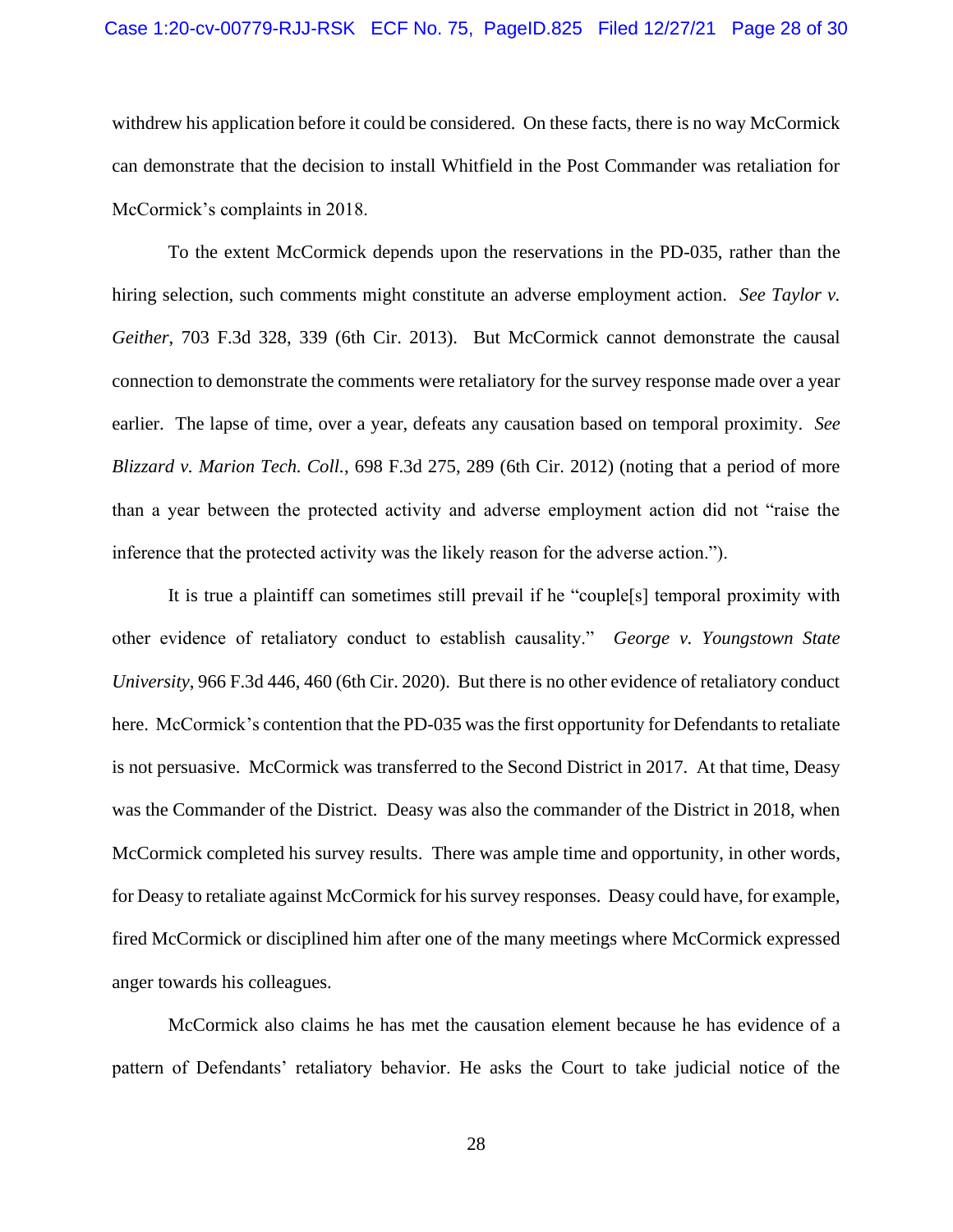### Case 1:20-cv-00779-RJJ-RSK ECF No. 75, PageID.826 Filed 12/27/21 Page 29 of 30

 Hahn and Caldwell were filed in retaliation for an email Hahn sent to Caldwell complaining about the diversity, and that Caldwell faced a perjury charge in retaliation for his deposition testimony. retaliation was rife in the Second District. Much of this consists of assertions made in the pleadings in the Hahn and Caldwell cases and is not based on deposition testimony or other evidence. The Court has, furthermore, granted the defense motion for summary judgment on the retaliation claims in the Hahn and Caldwell cases. The assertions of retaliatory behavior which does have evidentiary support are largely vague and conclusory. The Court finds this insufficient to meet McCormick's assertions in the companion Hahn and Caldwell cases, namely, that the disciplinary charges against McCormick further points the Court to the testimony of his subordinate who testified that burden of demonstrating causation.

 But even if McCormick could point to enough to make out a prima facie case of retaliation, he has utterly failed to demonstrate that Deasy's reservations were pretext for retaliation. By his own words, McCormick acted with anger towards his colleagues and expressed that he did not want to be in the Second District. Thus he fails to show that the stated reason in the reservations had no basis in fact. Nor does he demonstrate that his attitude was not the actual reason or was inadequate to explain Deasy's reservations.

Accordingly, the defense is entitled to summary judgment in its favor on McCormick's retaliation claim.

#### **CONCLUSION**

 McCormick may have thought it was déjà vu all over again when he heard a rumor about a deal to install a racial minority as Post Commander in the Metro North Division. Acting on that rumor, he withdrew his application for the position. That was his decision to make, but he cannot now claim—and support the claim with admissible evidence—that the 2019 promotion decision